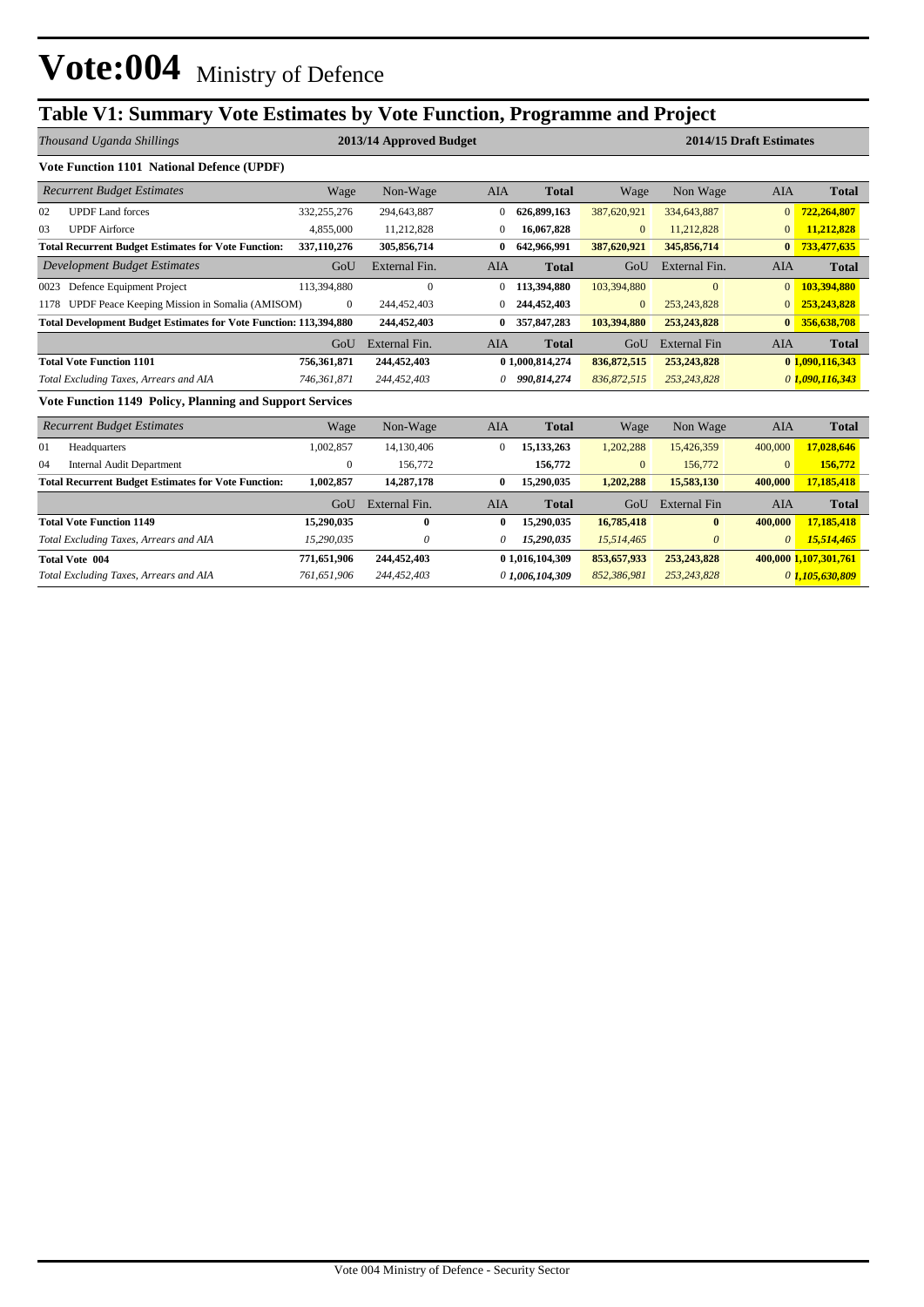## **Table V2: Summary Vote Estimates by Item**

| GoU External Fin.<br>AIA<br>GoU External Fin.<br>AIA<br><b>Total</b><br><b>Total</b><br>962,515,532<br>Employees, Goods and Services (Outputs Provided)<br>736,557,026<br>225,958,506<br>0<br>827,292,100<br>224,762,144<br>400,000<br>1,052,454,244<br>211101 General Staff Salaries<br>338,113,134<br>$\boldsymbol{0}$<br>388, 823, 208<br>$\mathbf{0}$<br>388,823,208<br>$\boldsymbol{0}$<br>338,113,134<br>$\mathbf{0}$<br>181,036,734<br>560,365<br>177,007,952<br>177,568,317<br>211103 Allowances<br>2,483,265<br>178,553,469<br>$\boldsymbol{0}$<br>$\mathbf{0}$<br>213001 Medical expenses (To employees)<br>708,456<br>$\boldsymbol{0}$<br>708,456<br>$\mathbf{0}$<br>$\mathbf{0}$<br>708,456<br>708,456<br>213002 Incapacity, death benefits and funeral expenses<br>56,865<br>$\boldsymbol{0}$<br>11,566,817<br>56,865<br>$\mathbf{0}$<br>8,248,282<br>11,509,952<br>8,191,417<br>90,665<br>90,665<br>90,665<br>$\mathbf{0}$<br>$\mathbf{0}$<br>90,665<br>221001 Advertising and Public Relations<br>$\mathbf{0}$<br>8,287,057<br>$\mathbf{0}$<br>10,477,223<br>221003 Staff Training<br>8,287,057<br>$\boldsymbol{0}$<br>8,287,057<br>2,190,165<br>$\boldsymbol{0}$<br>$\mathbf{0}$<br>221004 Recruitment Expenses<br>$\mathbf{0}$<br>$\bf{0}$<br>$\mathbf{0}$<br>1,137,405<br>1,137,405<br>221006 Commissions and related charges<br>1,057,764<br>287,617<br>$\boldsymbol{0}$<br>1,345,381<br>1,057,764<br>$\mathbf{0}$<br>1,332,459<br>274,695<br>$\boldsymbol{0}$<br>$\mathbf{0}$<br>$\mathbf{0}$<br>120,748<br>221008 Computer supplies and Information Technology (IT)<br>120,748<br>120,748<br>120,748<br>19,262,465<br>6,447,373<br>$\boldsymbol{0}$<br>7,925,666<br>$\mathbf{0}$<br>221009 Welfare and Entertainment<br>25,709,838<br>19,264,465<br>27,190,131<br>496,297<br>$\boldsymbol{0}$<br>$\boldsymbol{0}$<br>496,297<br>493,297<br>$\mathbf{0}$<br>$\mathbf{0}$<br>493,297<br>221011 Printing, Stationery, Photocopying and Binding<br>221012 Small Office Equipment<br>227,213<br>$\boldsymbol{0}$<br>449,836<br>217,005<br>$\overline{0}$<br>439,628<br>222,623<br>222,623<br>$\boldsymbol{0}$<br>36,073<br>$\boldsymbol{0}$<br>$\mathbf{0}$<br>34,453<br>$\overline{0}$<br>221014 Bank Charges and other Bank related costs<br>36,073<br>34,453<br>$\boldsymbol{0}$<br>18,576<br>$\mathbf{0}$<br>18,576<br>221016 IFMS Recurrent costs<br>18,576<br>18,576<br>$\mathbf{0}$<br>12,752<br>12,752<br>12,752<br>2,687,000<br>$\mathbf{0}$<br>2,699,752<br>221017 Subscriptions<br>$\mathbf{0}$<br>$\mathbf{0}$<br>221020 IPPS Recurrent Costs<br>$\mathbf{0}$<br>$\bf{0}$<br>25,000<br>$\bf{0}$<br>$\mathbf{0}$<br>25,000<br>2,526,527<br>263,787<br>$\boldsymbol{0}$<br>90,716<br>$\boldsymbol{0}$<br>2,790,314<br>2,527,527<br>2,618,243<br>222001 Telecommunications<br>$\mathbf{0}$<br>$\boldsymbol{0}$<br>$\mathbf{0}$<br>3,600,000<br>222003 Information and communications technology (ICT)<br>0<br>3,600,000<br>$\boldsymbol{0}$<br>33,039<br>$\boldsymbol{0}$<br>33,039<br>$\mathbf{0}$<br>400,000<br>433,039<br>223001 Property Expenses<br>33,039<br>223002 Rates<br>494,829<br>$\mathbf{0}$<br>494,829<br>$\mathbf{0}$<br>$\mathbf{0}$<br>$\mathbf{0}$<br>$\mathbf{0}$<br>$\boldsymbol{0}$<br>785,922<br>223003 Rent – (Produced Assets) to private entities<br>$\mathbf{0}$<br>$\boldsymbol{0}$<br>494,828<br>291,094<br>7,470,714<br>$\mathbf{0}$<br>7,470,714<br>7,470,714<br>$\mathbf{0}$<br>$\mathbf{0}$<br>7,470,714<br>223005 Electricity<br>$\mathbf{0}$<br>$\mathbf{0}$<br>223006 Water<br>3,679,376<br>$\mathbf{0}$<br>3,679,376<br>3,679,376<br>3,679,376<br>2,192,959<br>$\boldsymbol{0}$<br>$\mathbf{0}$<br>224001 Medical and Agricultural supplies<br>1,602,527<br>3,795,486<br>2,192,959<br>693,610<br>2,886,569<br>$\boldsymbol{0}$<br>224002 General Supply of Goods and Services<br>12,038,151<br>5,196,350<br>17,234,501<br>$\mathbf{0}$<br>$\bf{0}$<br>$\bf{0}$<br>294,752,852<br>336,878,085<br>224003 Classified Expenditure<br>4,623,173<br>$\boldsymbol{0}$<br>299,376,025<br>5,374,000<br>$\bf{0}$<br>342,252,085<br>$\boldsymbol{0}$<br>$\boldsymbol{0}$<br>224005 Uniforms, Beddings and Protective Gear<br>$\bf{0}$<br>12,038,151<br>4,671,077<br>$\bf{0}$<br>16,709,228<br>4,793,496<br>4,220,100<br>$\boldsymbol{0}$<br>9,013,596<br>4,827,469<br>225001 Consultancy Services- Short term<br>991,163<br>3,836,307<br>$\mathbf{0}$<br>227001 Travel inland<br>$\boldsymbol{0}$<br>6,351,308<br>$\mathbf{0}$<br>7,048,635<br>6,351,308<br>6,351,308<br>697,328<br>$\boldsymbol{0}$<br>227002 Travel abroad<br>3,476,803<br>2,746,030<br>6,222,833<br>3,476,803<br>2,354,065<br>$\mathbf{0}$<br>5,830,867<br>1,130,659<br>$\boldsymbol{0}$<br>$\mathbf{0}$<br>227003 Carriage, Haulage, Freight and transport hire<br>4,382,152<br>5,512,810<br>1,130,659<br>2,615,107<br>3,745,765<br>227004 Fuel, Lubricants and Oils<br>10,983,731<br>1,441,159<br>$\boldsymbol{0}$<br>10,983,731<br>1,408,743<br>$\mathbf{0}$<br>12,392,474<br>12,424,889<br>$\mathbf{0}$<br>$\mathbf{0}$<br>228001 Maintenance - Civil<br>494,406<br>494,406<br>$\bf{0}$<br>494,406<br>494,406<br>$\boldsymbol{0}$<br>228002 Maintenance - Vehicles<br>14,807,430<br>4,421,531<br>19,228,961<br>14,807,430<br>3,064,341<br>$\mathbf{0}$<br>17,871,771<br>282104 Compensation to 3rd Parties<br>400,082<br>$\boldsymbol{0}$<br>400,082<br>400,082<br>$\mathbf{0}$<br>$\mathbf{0}$<br>400,082<br>18,493,897<br>28,481,684<br>$\boldsymbol{\theta}$<br>35,094,880<br>0<br>53,588,777<br>25.094.880<br>53,576,565<br><b>Investment (Capital Purchases)</b><br>231002 Residential buildings (Depreciation)<br>16,409,967<br>15,655,767<br>$\boldsymbol{0}$<br>16,410,087<br>19,926,580<br>$\boldsymbol{0}$<br>36,336,667<br>32,065,734<br>5,163,000<br>8,029,133<br>231004 Transport equipment<br>2,838,130<br>$\boldsymbol{0}$<br>8,001,130<br>5,163,000<br>$\boldsymbol{0}$<br>2,866,133<br>4,900,525<br>231005 Machinery and equipment<br>2,229,525<br>$\boldsymbol{0}$<br>2,229,525<br>2,229,525<br>2,671,000<br>$\mathbf{0}$<br>173,000<br>$\boldsymbol{0}$<br>231006 Furniture and fittings (Depreciation)<br>173,000<br>$\boldsymbol{0}$<br>$\mathbf{0}$<br>173,000<br>173,000<br>311101 Land<br>1,119,388<br>$\boldsymbol{0}$<br>1,119,268<br>3,017,971<br>$\mathbf{0}$<br>4,137,239<br>1,119,388<br>10,000,000<br>$\boldsymbol{0}$<br>312206 Gross Tax<br>$\boldsymbol{0}$<br>10,000,000<br>$\boldsymbol{0}$<br>$\bf{0}$<br>$\mathbf{0}$<br>$\pmb{\theta}$<br>$\boldsymbol{\theta}$<br>1,270,953<br>0<br>0<br>1,270,953<br>$\boldsymbol{\theta}$<br><b>Arrears</b><br>321612 Water arrears(Budgeting)<br>$\boldsymbol{0}$<br>$\boldsymbol{0}$<br>31,000<br>$\bf{0}$<br>$\bf{0}$<br>31,000<br>$\boldsymbol{0}$<br>1,239,953<br>321614 Electricity arrears (Budgeting)<br>$\boldsymbol{0}$<br>$\boldsymbol{0}$<br>1,239,953<br>$\boldsymbol{0}$<br>$\boldsymbol{0}$<br>0<br>244,452,403<br>0 1,016,104,309<br>771,651,906<br>853,657,933<br>253, 243, 828<br>400,000 1,107,301,761<br><b>Grand Total Vote 004</b><br>Total Excluding Taxes, Arrears and AIA<br>761,651,906<br>$0$ 1,006,104,309<br>$0$ 1,105,630,809<br>244,452,403<br>852,386,981<br>253,243,828 | Thousand Uganda Shillings | 2013/14 Approved Budget |  | 2014/15 Draft Estimates |  |  |
|--------------------------------------------------------------------------------------------------------------------------------------------------------------------------------------------------------------------------------------------------------------------------------------------------------------------------------------------------------------------------------------------------------------------------------------------------------------------------------------------------------------------------------------------------------------------------------------------------------------------------------------------------------------------------------------------------------------------------------------------------------------------------------------------------------------------------------------------------------------------------------------------------------------------------------------------------------------------------------------------------------------------------------------------------------------------------------------------------------------------------------------------------------------------------------------------------------------------------------------------------------------------------------------------------------------------------------------------------------------------------------------------------------------------------------------------------------------------------------------------------------------------------------------------------------------------------------------------------------------------------------------------------------------------------------------------------------------------------------------------------------------------------------------------------------------------------------------------------------------------------------------------------------------------------------------------------------------------------------------------------------------------------------------------------------------------------------------------------------------------------------------------------------------------------------------------------------------------------------------------------------------------------------------------------------------------------------------------------------------------------------------------------------------------------------------------------------------------------------------------------------------------------------------------------------------------------------------------------------------------------------------------------------------------------------------------------------------------------------------------------------------------------------------------------------------------------------------------------------------------------------------------------------------------------------------------------------------------------------------------------------------------------------------------------------------------------------------------------------------------------------------------------------------------------------------------------------------------------------------------------------------------------------------------------------------------------------------------------------------------------------------------------------------------------------------------------------------------------------------------------------------------------------------------------------------------------------------------------------------------------------------------------------------------------------------------------------------------------------------------------------------------------------------------------------------------------------------------------------------------------------------------------------------------------------------------------------------------------------------------------------------------------------------------------------------------------------------------------------------------------------------------------------------------------------------------------------------------------------------------------------------------------------------------------------------------------------------------------------------------------------------------------------------------------------------------------------------------------------------------------------------------------------------------------------------------------------------------------------------------------------------------------------------------------------------------------------------------------------------------------------------------------------------------------------------------------------------------------------------------------------------------------------------------------------------------------------------------------------------------------------------------------------------------------------------------------------------------------------------------------------------------------------------------------------------------------------------------------------------------------------------------------------------------------------------------------------------------------------------------------------------------------------------------------------------------------------------------------------------------------------------------------------------------------------------------------------------------------------------------------------------------------------------------------------------------------------------------------------------------------------------------------------------------------------------------------------------------------------------------------------------------------------------------------------------------------------------------------------------------------------------------------------------------------------------------------------------------------------------------------------------------------------------------------------------------------------------------------------------------------------------------------------------------------------------------------------------------------------------------------------------------------------------------------------------------------------------------------------------------------------------------------------------------------------------------------------------------------------------------------------------------------------------------------------------------------------------------------------------------------------------------------------------------------------------------------------------------------------------------------------------------------------------------------------------------------------------------------------------------------------------------------------------------------------------------------------------------------------------------------------------------------------------------------------------------------------------|---------------------------|-------------------------|--|-------------------------|--|--|
|                                                                                                                                                                                                                                                                                                                                                                                                                                                                                                                                                                                                                                                                                                                                                                                                                                                                                                                                                                                                                                                                                                                                                                                                                                                                                                                                                                                                                                                                                                                                                                                                                                                                                                                                                                                                                                                                                                                                                                                                                                                                                                                                                                                                                                                                                                                                                                                                                                                                                                                                                                                                                                                                                                                                                                                                                                                                                                                                                                                                                                                                                                                                                                                                                                                                                                                                                                                                                                                                                                                                                                                                                                                                                                                                                                                                                                                                                                                                                                                                                                                                                                                                                                                                                                                                                                                                                                                                                                                                                                                                                                                                                                                                                                                                                                                                                                                                                                                                                                                                                                                                                                                                                                                                                                                                                                                                                                                                                                                                                                                                                                                                                                                                                                                                                                                                                                                                                                                                                                                                                                                                                                                                                                                                                                                                                                                                                                                                                                                                                                                                                                                                                                                                                                                                                                                                                                                                                                                                                                                                                                                                                                                                                                                                              |                           |                         |  |                         |  |  |
|                                                                                                                                                                                                                                                                                                                                                                                                                                                                                                                                                                                                                                                                                                                                                                                                                                                                                                                                                                                                                                                                                                                                                                                                                                                                                                                                                                                                                                                                                                                                                                                                                                                                                                                                                                                                                                                                                                                                                                                                                                                                                                                                                                                                                                                                                                                                                                                                                                                                                                                                                                                                                                                                                                                                                                                                                                                                                                                                                                                                                                                                                                                                                                                                                                                                                                                                                                                                                                                                                                                                                                                                                                                                                                                                                                                                                                                                                                                                                                                                                                                                                                                                                                                                                                                                                                                                                                                                                                                                                                                                                                                                                                                                                                                                                                                                                                                                                                                                                                                                                                                                                                                                                                                                                                                                                                                                                                                                                                                                                                                                                                                                                                                                                                                                                                                                                                                                                                                                                                                                                                                                                                                                                                                                                                                                                                                                                                                                                                                                                                                                                                                                                                                                                                                                                                                                                                                                                                                                                                                                                                                                                                                                                                                                              |                           |                         |  |                         |  |  |
|                                                                                                                                                                                                                                                                                                                                                                                                                                                                                                                                                                                                                                                                                                                                                                                                                                                                                                                                                                                                                                                                                                                                                                                                                                                                                                                                                                                                                                                                                                                                                                                                                                                                                                                                                                                                                                                                                                                                                                                                                                                                                                                                                                                                                                                                                                                                                                                                                                                                                                                                                                                                                                                                                                                                                                                                                                                                                                                                                                                                                                                                                                                                                                                                                                                                                                                                                                                                                                                                                                                                                                                                                                                                                                                                                                                                                                                                                                                                                                                                                                                                                                                                                                                                                                                                                                                                                                                                                                                                                                                                                                                                                                                                                                                                                                                                                                                                                                                                                                                                                                                                                                                                                                                                                                                                                                                                                                                                                                                                                                                                                                                                                                                                                                                                                                                                                                                                                                                                                                                                                                                                                                                                                                                                                                                                                                                                                                                                                                                                                                                                                                                                                                                                                                                                                                                                                                                                                                                                                                                                                                                                                                                                                                                                              |                           |                         |  |                         |  |  |
|                                                                                                                                                                                                                                                                                                                                                                                                                                                                                                                                                                                                                                                                                                                                                                                                                                                                                                                                                                                                                                                                                                                                                                                                                                                                                                                                                                                                                                                                                                                                                                                                                                                                                                                                                                                                                                                                                                                                                                                                                                                                                                                                                                                                                                                                                                                                                                                                                                                                                                                                                                                                                                                                                                                                                                                                                                                                                                                                                                                                                                                                                                                                                                                                                                                                                                                                                                                                                                                                                                                                                                                                                                                                                                                                                                                                                                                                                                                                                                                                                                                                                                                                                                                                                                                                                                                                                                                                                                                                                                                                                                                                                                                                                                                                                                                                                                                                                                                                                                                                                                                                                                                                                                                                                                                                                                                                                                                                                                                                                                                                                                                                                                                                                                                                                                                                                                                                                                                                                                                                                                                                                                                                                                                                                                                                                                                                                                                                                                                                                                                                                                                                                                                                                                                                                                                                                                                                                                                                                                                                                                                                                                                                                                                                              |                           |                         |  |                         |  |  |
|                                                                                                                                                                                                                                                                                                                                                                                                                                                                                                                                                                                                                                                                                                                                                                                                                                                                                                                                                                                                                                                                                                                                                                                                                                                                                                                                                                                                                                                                                                                                                                                                                                                                                                                                                                                                                                                                                                                                                                                                                                                                                                                                                                                                                                                                                                                                                                                                                                                                                                                                                                                                                                                                                                                                                                                                                                                                                                                                                                                                                                                                                                                                                                                                                                                                                                                                                                                                                                                                                                                                                                                                                                                                                                                                                                                                                                                                                                                                                                                                                                                                                                                                                                                                                                                                                                                                                                                                                                                                                                                                                                                                                                                                                                                                                                                                                                                                                                                                                                                                                                                                                                                                                                                                                                                                                                                                                                                                                                                                                                                                                                                                                                                                                                                                                                                                                                                                                                                                                                                                                                                                                                                                                                                                                                                                                                                                                                                                                                                                                                                                                                                                                                                                                                                                                                                                                                                                                                                                                                                                                                                                                                                                                                                                              |                           |                         |  |                         |  |  |
|                                                                                                                                                                                                                                                                                                                                                                                                                                                                                                                                                                                                                                                                                                                                                                                                                                                                                                                                                                                                                                                                                                                                                                                                                                                                                                                                                                                                                                                                                                                                                                                                                                                                                                                                                                                                                                                                                                                                                                                                                                                                                                                                                                                                                                                                                                                                                                                                                                                                                                                                                                                                                                                                                                                                                                                                                                                                                                                                                                                                                                                                                                                                                                                                                                                                                                                                                                                                                                                                                                                                                                                                                                                                                                                                                                                                                                                                                                                                                                                                                                                                                                                                                                                                                                                                                                                                                                                                                                                                                                                                                                                                                                                                                                                                                                                                                                                                                                                                                                                                                                                                                                                                                                                                                                                                                                                                                                                                                                                                                                                                                                                                                                                                                                                                                                                                                                                                                                                                                                                                                                                                                                                                                                                                                                                                                                                                                                                                                                                                                                                                                                                                                                                                                                                                                                                                                                                                                                                                                                                                                                                                                                                                                                                                              |                           |                         |  |                         |  |  |
|                                                                                                                                                                                                                                                                                                                                                                                                                                                                                                                                                                                                                                                                                                                                                                                                                                                                                                                                                                                                                                                                                                                                                                                                                                                                                                                                                                                                                                                                                                                                                                                                                                                                                                                                                                                                                                                                                                                                                                                                                                                                                                                                                                                                                                                                                                                                                                                                                                                                                                                                                                                                                                                                                                                                                                                                                                                                                                                                                                                                                                                                                                                                                                                                                                                                                                                                                                                                                                                                                                                                                                                                                                                                                                                                                                                                                                                                                                                                                                                                                                                                                                                                                                                                                                                                                                                                                                                                                                                                                                                                                                                                                                                                                                                                                                                                                                                                                                                                                                                                                                                                                                                                                                                                                                                                                                                                                                                                                                                                                                                                                                                                                                                                                                                                                                                                                                                                                                                                                                                                                                                                                                                                                                                                                                                                                                                                                                                                                                                                                                                                                                                                                                                                                                                                                                                                                                                                                                                                                                                                                                                                                                                                                                                                              |                           |                         |  |                         |  |  |
|                                                                                                                                                                                                                                                                                                                                                                                                                                                                                                                                                                                                                                                                                                                                                                                                                                                                                                                                                                                                                                                                                                                                                                                                                                                                                                                                                                                                                                                                                                                                                                                                                                                                                                                                                                                                                                                                                                                                                                                                                                                                                                                                                                                                                                                                                                                                                                                                                                                                                                                                                                                                                                                                                                                                                                                                                                                                                                                                                                                                                                                                                                                                                                                                                                                                                                                                                                                                                                                                                                                                                                                                                                                                                                                                                                                                                                                                                                                                                                                                                                                                                                                                                                                                                                                                                                                                                                                                                                                                                                                                                                                                                                                                                                                                                                                                                                                                                                                                                                                                                                                                                                                                                                                                                                                                                                                                                                                                                                                                                                                                                                                                                                                                                                                                                                                                                                                                                                                                                                                                                                                                                                                                                                                                                                                                                                                                                                                                                                                                                                                                                                                                                                                                                                                                                                                                                                                                                                                                                                                                                                                                                                                                                                                                              |                           |                         |  |                         |  |  |
|                                                                                                                                                                                                                                                                                                                                                                                                                                                                                                                                                                                                                                                                                                                                                                                                                                                                                                                                                                                                                                                                                                                                                                                                                                                                                                                                                                                                                                                                                                                                                                                                                                                                                                                                                                                                                                                                                                                                                                                                                                                                                                                                                                                                                                                                                                                                                                                                                                                                                                                                                                                                                                                                                                                                                                                                                                                                                                                                                                                                                                                                                                                                                                                                                                                                                                                                                                                                                                                                                                                                                                                                                                                                                                                                                                                                                                                                                                                                                                                                                                                                                                                                                                                                                                                                                                                                                                                                                                                                                                                                                                                                                                                                                                                                                                                                                                                                                                                                                                                                                                                                                                                                                                                                                                                                                                                                                                                                                                                                                                                                                                                                                                                                                                                                                                                                                                                                                                                                                                                                                                                                                                                                                                                                                                                                                                                                                                                                                                                                                                                                                                                                                                                                                                                                                                                                                                                                                                                                                                                                                                                                                                                                                                                                              |                           |                         |  |                         |  |  |
|                                                                                                                                                                                                                                                                                                                                                                                                                                                                                                                                                                                                                                                                                                                                                                                                                                                                                                                                                                                                                                                                                                                                                                                                                                                                                                                                                                                                                                                                                                                                                                                                                                                                                                                                                                                                                                                                                                                                                                                                                                                                                                                                                                                                                                                                                                                                                                                                                                                                                                                                                                                                                                                                                                                                                                                                                                                                                                                                                                                                                                                                                                                                                                                                                                                                                                                                                                                                                                                                                                                                                                                                                                                                                                                                                                                                                                                                                                                                                                                                                                                                                                                                                                                                                                                                                                                                                                                                                                                                                                                                                                                                                                                                                                                                                                                                                                                                                                                                                                                                                                                                                                                                                                                                                                                                                                                                                                                                                                                                                                                                                                                                                                                                                                                                                                                                                                                                                                                                                                                                                                                                                                                                                                                                                                                                                                                                                                                                                                                                                                                                                                                                                                                                                                                                                                                                                                                                                                                                                                                                                                                                                                                                                                                                              |                           |                         |  |                         |  |  |
|                                                                                                                                                                                                                                                                                                                                                                                                                                                                                                                                                                                                                                                                                                                                                                                                                                                                                                                                                                                                                                                                                                                                                                                                                                                                                                                                                                                                                                                                                                                                                                                                                                                                                                                                                                                                                                                                                                                                                                                                                                                                                                                                                                                                                                                                                                                                                                                                                                                                                                                                                                                                                                                                                                                                                                                                                                                                                                                                                                                                                                                                                                                                                                                                                                                                                                                                                                                                                                                                                                                                                                                                                                                                                                                                                                                                                                                                                                                                                                                                                                                                                                                                                                                                                                                                                                                                                                                                                                                                                                                                                                                                                                                                                                                                                                                                                                                                                                                                                                                                                                                                                                                                                                                                                                                                                                                                                                                                                                                                                                                                                                                                                                                                                                                                                                                                                                                                                                                                                                                                                                                                                                                                                                                                                                                                                                                                                                                                                                                                                                                                                                                                                                                                                                                                                                                                                                                                                                                                                                                                                                                                                                                                                                                                              |                           |                         |  |                         |  |  |
|                                                                                                                                                                                                                                                                                                                                                                                                                                                                                                                                                                                                                                                                                                                                                                                                                                                                                                                                                                                                                                                                                                                                                                                                                                                                                                                                                                                                                                                                                                                                                                                                                                                                                                                                                                                                                                                                                                                                                                                                                                                                                                                                                                                                                                                                                                                                                                                                                                                                                                                                                                                                                                                                                                                                                                                                                                                                                                                                                                                                                                                                                                                                                                                                                                                                                                                                                                                                                                                                                                                                                                                                                                                                                                                                                                                                                                                                                                                                                                                                                                                                                                                                                                                                                                                                                                                                                                                                                                                                                                                                                                                                                                                                                                                                                                                                                                                                                                                                                                                                                                                                                                                                                                                                                                                                                                                                                                                                                                                                                                                                                                                                                                                                                                                                                                                                                                                                                                                                                                                                                                                                                                                                                                                                                                                                                                                                                                                                                                                                                                                                                                                                                                                                                                                                                                                                                                                                                                                                                                                                                                                                                                                                                                                                              |                           |                         |  |                         |  |  |
|                                                                                                                                                                                                                                                                                                                                                                                                                                                                                                                                                                                                                                                                                                                                                                                                                                                                                                                                                                                                                                                                                                                                                                                                                                                                                                                                                                                                                                                                                                                                                                                                                                                                                                                                                                                                                                                                                                                                                                                                                                                                                                                                                                                                                                                                                                                                                                                                                                                                                                                                                                                                                                                                                                                                                                                                                                                                                                                                                                                                                                                                                                                                                                                                                                                                                                                                                                                                                                                                                                                                                                                                                                                                                                                                                                                                                                                                                                                                                                                                                                                                                                                                                                                                                                                                                                                                                                                                                                                                                                                                                                                                                                                                                                                                                                                                                                                                                                                                                                                                                                                                                                                                                                                                                                                                                                                                                                                                                                                                                                                                                                                                                                                                                                                                                                                                                                                                                                                                                                                                                                                                                                                                                                                                                                                                                                                                                                                                                                                                                                                                                                                                                                                                                                                                                                                                                                                                                                                                                                                                                                                                                                                                                                                                              |                           |                         |  |                         |  |  |
|                                                                                                                                                                                                                                                                                                                                                                                                                                                                                                                                                                                                                                                                                                                                                                                                                                                                                                                                                                                                                                                                                                                                                                                                                                                                                                                                                                                                                                                                                                                                                                                                                                                                                                                                                                                                                                                                                                                                                                                                                                                                                                                                                                                                                                                                                                                                                                                                                                                                                                                                                                                                                                                                                                                                                                                                                                                                                                                                                                                                                                                                                                                                                                                                                                                                                                                                                                                                                                                                                                                                                                                                                                                                                                                                                                                                                                                                                                                                                                                                                                                                                                                                                                                                                                                                                                                                                                                                                                                                                                                                                                                                                                                                                                                                                                                                                                                                                                                                                                                                                                                                                                                                                                                                                                                                                                                                                                                                                                                                                                                                                                                                                                                                                                                                                                                                                                                                                                                                                                                                                                                                                                                                                                                                                                                                                                                                                                                                                                                                                                                                                                                                                                                                                                                                                                                                                                                                                                                                                                                                                                                                                                                                                                                                              |                           |                         |  |                         |  |  |
|                                                                                                                                                                                                                                                                                                                                                                                                                                                                                                                                                                                                                                                                                                                                                                                                                                                                                                                                                                                                                                                                                                                                                                                                                                                                                                                                                                                                                                                                                                                                                                                                                                                                                                                                                                                                                                                                                                                                                                                                                                                                                                                                                                                                                                                                                                                                                                                                                                                                                                                                                                                                                                                                                                                                                                                                                                                                                                                                                                                                                                                                                                                                                                                                                                                                                                                                                                                                                                                                                                                                                                                                                                                                                                                                                                                                                                                                                                                                                                                                                                                                                                                                                                                                                                                                                                                                                                                                                                                                                                                                                                                                                                                                                                                                                                                                                                                                                                                                                                                                                                                                                                                                                                                                                                                                                                                                                                                                                                                                                                                                                                                                                                                                                                                                                                                                                                                                                                                                                                                                                                                                                                                                                                                                                                                                                                                                                                                                                                                                                                                                                                                                                                                                                                                                                                                                                                                                                                                                                                                                                                                                                                                                                                                                              |                           |                         |  |                         |  |  |
|                                                                                                                                                                                                                                                                                                                                                                                                                                                                                                                                                                                                                                                                                                                                                                                                                                                                                                                                                                                                                                                                                                                                                                                                                                                                                                                                                                                                                                                                                                                                                                                                                                                                                                                                                                                                                                                                                                                                                                                                                                                                                                                                                                                                                                                                                                                                                                                                                                                                                                                                                                                                                                                                                                                                                                                                                                                                                                                                                                                                                                                                                                                                                                                                                                                                                                                                                                                                                                                                                                                                                                                                                                                                                                                                                                                                                                                                                                                                                                                                                                                                                                                                                                                                                                                                                                                                                                                                                                                                                                                                                                                                                                                                                                                                                                                                                                                                                                                                                                                                                                                                                                                                                                                                                                                                                                                                                                                                                                                                                                                                                                                                                                                                                                                                                                                                                                                                                                                                                                                                                                                                                                                                                                                                                                                                                                                                                                                                                                                                                                                                                                                                                                                                                                                                                                                                                                                                                                                                                                                                                                                                                                                                                                                                              |                           |                         |  |                         |  |  |
|                                                                                                                                                                                                                                                                                                                                                                                                                                                                                                                                                                                                                                                                                                                                                                                                                                                                                                                                                                                                                                                                                                                                                                                                                                                                                                                                                                                                                                                                                                                                                                                                                                                                                                                                                                                                                                                                                                                                                                                                                                                                                                                                                                                                                                                                                                                                                                                                                                                                                                                                                                                                                                                                                                                                                                                                                                                                                                                                                                                                                                                                                                                                                                                                                                                                                                                                                                                                                                                                                                                                                                                                                                                                                                                                                                                                                                                                                                                                                                                                                                                                                                                                                                                                                                                                                                                                                                                                                                                                                                                                                                                                                                                                                                                                                                                                                                                                                                                                                                                                                                                                                                                                                                                                                                                                                                                                                                                                                                                                                                                                                                                                                                                                                                                                                                                                                                                                                                                                                                                                                                                                                                                                                                                                                                                                                                                                                                                                                                                                                                                                                                                                                                                                                                                                                                                                                                                                                                                                                                                                                                                                                                                                                                                                              |                           |                         |  |                         |  |  |
|                                                                                                                                                                                                                                                                                                                                                                                                                                                                                                                                                                                                                                                                                                                                                                                                                                                                                                                                                                                                                                                                                                                                                                                                                                                                                                                                                                                                                                                                                                                                                                                                                                                                                                                                                                                                                                                                                                                                                                                                                                                                                                                                                                                                                                                                                                                                                                                                                                                                                                                                                                                                                                                                                                                                                                                                                                                                                                                                                                                                                                                                                                                                                                                                                                                                                                                                                                                                                                                                                                                                                                                                                                                                                                                                                                                                                                                                                                                                                                                                                                                                                                                                                                                                                                                                                                                                                                                                                                                                                                                                                                                                                                                                                                                                                                                                                                                                                                                                                                                                                                                                                                                                                                                                                                                                                                                                                                                                                                                                                                                                                                                                                                                                                                                                                                                                                                                                                                                                                                                                                                                                                                                                                                                                                                                                                                                                                                                                                                                                                                                                                                                                                                                                                                                                                                                                                                                                                                                                                                                                                                                                                                                                                                                                              |                           |                         |  |                         |  |  |
|                                                                                                                                                                                                                                                                                                                                                                                                                                                                                                                                                                                                                                                                                                                                                                                                                                                                                                                                                                                                                                                                                                                                                                                                                                                                                                                                                                                                                                                                                                                                                                                                                                                                                                                                                                                                                                                                                                                                                                                                                                                                                                                                                                                                                                                                                                                                                                                                                                                                                                                                                                                                                                                                                                                                                                                                                                                                                                                                                                                                                                                                                                                                                                                                                                                                                                                                                                                                                                                                                                                                                                                                                                                                                                                                                                                                                                                                                                                                                                                                                                                                                                                                                                                                                                                                                                                                                                                                                                                                                                                                                                                                                                                                                                                                                                                                                                                                                                                                                                                                                                                                                                                                                                                                                                                                                                                                                                                                                                                                                                                                                                                                                                                                                                                                                                                                                                                                                                                                                                                                                                                                                                                                                                                                                                                                                                                                                                                                                                                                                                                                                                                                                                                                                                                                                                                                                                                                                                                                                                                                                                                                                                                                                                                                              |                           |                         |  |                         |  |  |
|                                                                                                                                                                                                                                                                                                                                                                                                                                                                                                                                                                                                                                                                                                                                                                                                                                                                                                                                                                                                                                                                                                                                                                                                                                                                                                                                                                                                                                                                                                                                                                                                                                                                                                                                                                                                                                                                                                                                                                                                                                                                                                                                                                                                                                                                                                                                                                                                                                                                                                                                                                                                                                                                                                                                                                                                                                                                                                                                                                                                                                                                                                                                                                                                                                                                                                                                                                                                                                                                                                                                                                                                                                                                                                                                                                                                                                                                                                                                                                                                                                                                                                                                                                                                                                                                                                                                                                                                                                                                                                                                                                                                                                                                                                                                                                                                                                                                                                                                                                                                                                                                                                                                                                                                                                                                                                                                                                                                                                                                                                                                                                                                                                                                                                                                                                                                                                                                                                                                                                                                                                                                                                                                                                                                                                                                                                                                                                                                                                                                                                                                                                                                                                                                                                                                                                                                                                                                                                                                                                                                                                                                                                                                                                                                              |                           |                         |  |                         |  |  |
|                                                                                                                                                                                                                                                                                                                                                                                                                                                                                                                                                                                                                                                                                                                                                                                                                                                                                                                                                                                                                                                                                                                                                                                                                                                                                                                                                                                                                                                                                                                                                                                                                                                                                                                                                                                                                                                                                                                                                                                                                                                                                                                                                                                                                                                                                                                                                                                                                                                                                                                                                                                                                                                                                                                                                                                                                                                                                                                                                                                                                                                                                                                                                                                                                                                                                                                                                                                                                                                                                                                                                                                                                                                                                                                                                                                                                                                                                                                                                                                                                                                                                                                                                                                                                                                                                                                                                                                                                                                                                                                                                                                                                                                                                                                                                                                                                                                                                                                                                                                                                                                                                                                                                                                                                                                                                                                                                                                                                                                                                                                                                                                                                                                                                                                                                                                                                                                                                                                                                                                                                                                                                                                                                                                                                                                                                                                                                                                                                                                                                                                                                                                                                                                                                                                                                                                                                                                                                                                                                                                                                                                                                                                                                                                                              |                           |                         |  |                         |  |  |
|                                                                                                                                                                                                                                                                                                                                                                                                                                                                                                                                                                                                                                                                                                                                                                                                                                                                                                                                                                                                                                                                                                                                                                                                                                                                                                                                                                                                                                                                                                                                                                                                                                                                                                                                                                                                                                                                                                                                                                                                                                                                                                                                                                                                                                                                                                                                                                                                                                                                                                                                                                                                                                                                                                                                                                                                                                                                                                                                                                                                                                                                                                                                                                                                                                                                                                                                                                                                                                                                                                                                                                                                                                                                                                                                                                                                                                                                                                                                                                                                                                                                                                                                                                                                                                                                                                                                                                                                                                                                                                                                                                                                                                                                                                                                                                                                                                                                                                                                                                                                                                                                                                                                                                                                                                                                                                                                                                                                                                                                                                                                                                                                                                                                                                                                                                                                                                                                                                                                                                                                                                                                                                                                                                                                                                                                                                                                                                                                                                                                                                                                                                                                                                                                                                                                                                                                                                                                                                                                                                                                                                                                                                                                                                                                              |                           |                         |  |                         |  |  |
|                                                                                                                                                                                                                                                                                                                                                                                                                                                                                                                                                                                                                                                                                                                                                                                                                                                                                                                                                                                                                                                                                                                                                                                                                                                                                                                                                                                                                                                                                                                                                                                                                                                                                                                                                                                                                                                                                                                                                                                                                                                                                                                                                                                                                                                                                                                                                                                                                                                                                                                                                                                                                                                                                                                                                                                                                                                                                                                                                                                                                                                                                                                                                                                                                                                                                                                                                                                                                                                                                                                                                                                                                                                                                                                                                                                                                                                                                                                                                                                                                                                                                                                                                                                                                                                                                                                                                                                                                                                                                                                                                                                                                                                                                                                                                                                                                                                                                                                                                                                                                                                                                                                                                                                                                                                                                                                                                                                                                                                                                                                                                                                                                                                                                                                                                                                                                                                                                                                                                                                                                                                                                                                                                                                                                                                                                                                                                                                                                                                                                                                                                                                                                                                                                                                                                                                                                                                                                                                                                                                                                                                                                                                                                                                                              |                           |                         |  |                         |  |  |
|                                                                                                                                                                                                                                                                                                                                                                                                                                                                                                                                                                                                                                                                                                                                                                                                                                                                                                                                                                                                                                                                                                                                                                                                                                                                                                                                                                                                                                                                                                                                                                                                                                                                                                                                                                                                                                                                                                                                                                                                                                                                                                                                                                                                                                                                                                                                                                                                                                                                                                                                                                                                                                                                                                                                                                                                                                                                                                                                                                                                                                                                                                                                                                                                                                                                                                                                                                                                                                                                                                                                                                                                                                                                                                                                                                                                                                                                                                                                                                                                                                                                                                                                                                                                                                                                                                                                                                                                                                                                                                                                                                                                                                                                                                                                                                                                                                                                                                                                                                                                                                                                                                                                                                                                                                                                                                                                                                                                                                                                                                                                                                                                                                                                                                                                                                                                                                                                                                                                                                                                                                                                                                                                                                                                                                                                                                                                                                                                                                                                                                                                                                                                                                                                                                                                                                                                                                                                                                                                                                                                                                                                                                                                                                                                              |                           |                         |  |                         |  |  |
|                                                                                                                                                                                                                                                                                                                                                                                                                                                                                                                                                                                                                                                                                                                                                                                                                                                                                                                                                                                                                                                                                                                                                                                                                                                                                                                                                                                                                                                                                                                                                                                                                                                                                                                                                                                                                                                                                                                                                                                                                                                                                                                                                                                                                                                                                                                                                                                                                                                                                                                                                                                                                                                                                                                                                                                                                                                                                                                                                                                                                                                                                                                                                                                                                                                                                                                                                                                                                                                                                                                                                                                                                                                                                                                                                                                                                                                                                                                                                                                                                                                                                                                                                                                                                                                                                                                                                                                                                                                                                                                                                                                                                                                                                                                                                                                                                                                                                                                                                                                                                                                                                                                                                                                                                                                                                                                                                                                                                                                                                                                                                                                                                                                                                                                                                                                                                                                                                                                                                                                                                                                                                                                                                                                                                                                                                                                                                                                                                                                                                                                                                                                                                                                                                                                                                                                                                                                                                                                                                                                                                                                                                                                                                                                                              |                           |                         |  |                         |  |  |
|                                                                                                                                                                                                                                                                                                                                                                                                                                                                                                                                                                                                                                                                                                                                                                                                                                                                                                                                                                                                                                                                                                                                                                                                                                                                                                                                                                                                                                                                                                                                                                                                                                                                                                                                                                                                                                                                                                                                                                                                                                                                                                                                                                                                                                                                                                                                                                                                                                                                                                                                                                                                                                                                                                                                                                                                                                                                                                                                                                                                                                                                                                                                                                                                                                                                                                                                                                                                                                                                                                                                                                                                                                                                                                                                                                                                                                                                                                                                                                                                                                                                                                                                                                                                                                                                                                                                                                                                                                                                                                                                                                                                                                                                                                                                                                                                                                                                                                                                                                                                                                                                                                                                                                                                                                                                                                                                                                                                                                                                                                                                                                                                                                                                                                                                                                                                                                                                                                                                                                                                                                                                                                                                                                                                                                                                                                                                                                                                                                                                                                                                                                                                                                                                                                                                                                                                                                                                                                                                                                                                                                                                                                                                                                                                              |                           |                         |  |                         |  |  |
|                                                                                                                                                                                                                                                                                                                                                                                                                                                                                                                                                                                                                                                                                                                                                                                                                                                                                                                                                                                                                                                                                                                                                                                                                                                                                                                                                                                                                                                                                                                                                                                                                                                                                                                                                                                                                                                                                                                                                                                                                                                                                                                                                                                                                                                                                                                                                                                                                                                                                                                                                                                                                                                                                                                                                                                                                                                                                                                                                                                                                                                                                                                                                                                                                                                                                                                                                                                                                                                                                                                                                                                                                                                                                                                                                                                                                                                                                                                                                                                                                                                                                                                                                                                                                                                                                                                                                                                                                                                                                                                                                                                                                                                                                                                                                                                                                                                                                                                                                                                                                                                                                                                                                                                                                                                                                                                                                                                                                                                                                                                                                                                                                                                                                                                                                                                                                                                                                                                                                                                                                                                                                                                                                                                                                                                                                                                                                                                                                                                                                                                                                                                                                                                                                                                                                                                                                                                                                                                                                                                                                                                                                                                                                                                                              |                           |                         |  |                         |  |  |
|                                                                                                                                                                                                                                                                                                                                                                                                                                                                                                                                                                                                                                                                                                                                                                                                                                                                                                                                                                                                                                                                                                                                                                                                                                                                                                                                                                                                                                                                                                                                                                                                                                                                                                                                                                                                                                                                                                                                                                                                                                                                                                                                                                                                                                                                                                                                                                                                                                                                                                                                                                                                                                                                                                                                                                                                                                                                                                                                                                                                                                                                                                                                                                                                                                                                                                                                                                                                                                                                                                                                                                                                                                                                                                                                                                                                                                                                                                                                                                                                                                                                                                                                                                                                                                                                                                                                                                                                                                                                                                                                                                                                                                                                                                                                                                                                                                                                                                                                                                                                                                                                                                                                                                                                                                                                                                                                                                                                                                                                                                                                                                                                                                                                                                                                                                                                                                                                                                                                                                                                                                                                                                                                                                                                                                                                                                                                                                                                                                                                                                                                                                                                                                                                                                                                                                                                                                                                                                                                                                                                                                                                                                                                                                                                              |                           |                         |  |                         |  |  |
|                                                                                                                                                                                                                                                                                                                                                                                                                                                                                                                                                                                                                                                                                                                                                                                                                                                                                                                                                                                                                                                                                                                                                                                                                                                                                                                                                                                                                                                                                                                                                                                                                                                                                                                                                                                                                                                                                                                                                                                                                                                                                                                                                                                                                                                                                                                                                                                                                                                                                                                                                                                                                                                                                                                                                                                                                                                                                                                                                                                                                                                                                                                                                                                                                                                                                                                                                                                                                                                                                                                                                                                                                                                                                                                                                                                                                                                                                                                                                                                                                                                                                                                                                                                                                                                                                                                                                                                                                                                                                                                                                                                                                                                                                                                                                                                                                                                                                                                                                                                                                                                                                                                                                                                                                                                                                                                                                                                                                                                                                                                                                                                                                                                                                                                                                                                                                                                                                                                                                                                                                                                                                                                                                                                                                                                                                                                                                                                                                                                                                                                                                                                                                                                                                                                                                                                                                                                                                                                                                                                                                                                                                                                                                                                                              |                           |                         |  |                         |  |  |
|                                                                                                                                                                                                                                                                                                                                                                                                                                                                                                                                                                                                                                                                                                                                                                                                                                                                                                                                                                                                                                                                                                                                                                                                                                                                                                                                                                                                                                                                                                                                                                                                                                                                                                                                                                                                                                                                                                                                                                                                                                                                                                                                                                                                                                                                                                                                                                                                                                                                                                                                                                                                                                                                                                                                                                                                                                                                                                                                                                                                                                                                                                                                                                                                                                                                                                                                                                                                                                                                                                                                                                                                                                                                                                                                                                                                                                                                                                                                                                                                                                                                                                                                                                                                                                                                                                                                                                                                                                                                                                                                                                                                                                                                                                                                                                                                                                                                                                                                                                                                                                                                                                                                                                                                                                                                                                                                                                                                                                                                                                                                                                                                                                                                                                                                                                                                                                                                                                                                                                                                                                                                                                                                                                                                                                                                                                                                                                                                                                                                                                                                                                                                                                                                                                                                                                                                                                                                                                                                                                                                                                                                                                                                                                                                              |                           |                         |  |                         |  |  |
|                                                                                                                                                                                                                                                                                                                                                                                                                                                                                                                                                                                                                                                                                                                                                                                                                                                                                                                                                                                                                                                                                                                                                                                                                                                                                                                                                                                                                                                                                                                                                                                                                                                                                                                                                                                                                                                                                                                                                                                                                                                                                                                                                                                                                                                                                                                                                                                                                                                                                                                                                                                                                                                                                                                                                                                                                                                                                                                                                                                                                                                                                                                                                                                                                                                                                                                                                                                                                                                                                                                                                                                                                                                                                                                                                                                                                                                                                                                                                                                                                                                                                                                                                                                                                                                                                                                                                                                                                                                                                                                                                                                                                                                                                                                                                                                                                                                                                                                                                                                                                                                                                                                                                                                                                                                                                                                                                                                                                                                                                                                                                                                                                                                                                                                                                                                                                                                                                                                                                                                                                                                                                                                                                                                                                                                                                                                                                                                                                                                                                                                                                                                                                                                                                                                                                                                                                                                                                                                                                                                                                                                                                                                                                                                                              |                           |                         |  |                         |  |  |
|                                                                                                                                                                                                                                                                                                                                                                                                                                                                                                                                                                                                                                                                                                                                                                                                                                                                                                                                                                                                                                                                                                                                                                                                                                                                                                                                                                                                                                                                                                                                                                                                                                                                                                                                                                                                                                                                                                                                                                                                                                                                                                                                                                                                                                                                                                                                                                                                                                                                                                                                                                                                                                                                                                                                                                                                                                                                                                                                                                                                                                                                                                                                                                                                                                                                                                                                                                                                                                                                                                                                                                                                                                                                                                                                                                                                                                                                                                                                                                                                                                                                                                                                                                                                                                                                                                                                                                                                                                                                                                                                                                                                                                                                                                                                                                                                                                                                                                                                                                                                                                                                                                                                                                                                                                                                                                                                                                                                                                                                                                                                                                                                                                                                                                                                                                                                                                                                                                                                                                                                                                                                                                                                                                                                                                                                                                                                                                                                                                                                                                                                                                                                                                                                                                                                                                                                                                                                                                                                                                                                                                                                                                                                                                                                              |                           |                         |  |                         |  |  |
|                                                                                                                                                                                                                                                                                                                                                                                                                                                                                                                                                                                                                                                                                                                                                                                                                                                                                                                                                                                                                                                                                                                                                                                                                                                                                                                                                                                                                                                                                                                                                                                                                                                                                                                                                                                                                                                                                                                                                                                                                                                                                                                                                                                                                                                                                                                                                                                                                                                                                                                                                                                                                                                                                                                                                                                                                                                                                                                                                                                                                                                                                                                                                                                                                                                                                                                                                                                                                                                                                                                                                                                                                                                                                                                                                                                                                                                                                                                                                                                                                                                                                                                                                                                                                                                                                                                                                                                                                                                                                                                                                                                                                                                                                                                                                                                                                                                                                                                                                                                                                                                                                                                                                                                                                                                                                                                                                                                                                                                                                                                                                                                                                                                                                                                                                                                                                                                                                                                                                                                                                                                                                                                                                                                                                                                                                                                                                                                                                                                                                                                                                                                                                                                                                                                                                                                                                                                                                                                                                                                                                                                                                                                                                                                                              |                           |                         |  |                         |  |  |
|                                                                                                                                                                                                                                                                                                                                                                                                                                                                                                                                                                                                                                                                                                                                                                                                                                                                                                                                                                                                                                                                                                                                                                                                                                                                                                                                                                                                                                                                                                                                                                                                                                                                                                                                                                                                                                                                                                                                                                                                                                                                                                                                                                                                                                                                                                                                                                                                                                                                                                                                                                                                                                                                                                                                                                                                                                                                                                                                                                                                                                                                                                                                                                                                                                                                                                                                                                                                                                                                                                                                                                                                                                                                                                                                                                                                                                                                                                                                                                                                                                                                                                                                                                                                                                                                                                                                                                                                                                                                                                                                                                                                                                                                                                                                                                                                                                                                                                                                                                                                                                                                                                                                                                                                                                                                                                                                                                                                                                                                                                                                                                                                                                                                                                                                                                                                                                                                                                                                                                                                                                                                                                                                                                                                                                                                                                                                                                                                                                                                                                                                                                                                                                                                                                                                                                                                                                                                                                                                                                                                                                                                                                                                                                                                              |                           |                         |  |                         |  |  |
|                                                                                                                                                                                                                                                                                                                                                                                                                                                                                                                                                                                                                                                                                                                                                                                                                                                                                                                                                                                                                                                                                                                                                                                                                                                                                                                                                                                                                                                                                                                                                                                                                                                                                                                                                                                                                                                                                                                                                                                                                                                                                                                                                                                                                                                                                                                                                                                                                                                                                                                                                                                                                                                                                                                                                                                                                                                                                                                                                                                                                                                                                                                                                                                                                                                                                                                                                                                                                                                                                                                                                                                                                                                                                                                                                                                                                                                                                                                                                                                                                                                                                                                                                                                                                                                                                                                                                                                                                                                                                                                                                                                                                                                                                                                                                                                                                                                                                                                                                                                                                                                                                                                                                                                                                                                                                                                                                                                                                                                                                                                                                                                                                                                                                                                                                                                                                                                                                                                                                                                                                                                                                                                                                                                                                                                                                                                                                                                                                                                                                                                                                                                                                                                                                                                                                                                                                                                                                                                                                                                                                                                                                                                                                                                                              |                           |                         |  |                         |  |  |
|                                                                                                                                                                                                                                                                                                                                                                                                                                                                                                                                                                                                                                                                                                                                                                                                                                                                                                                                                                                                                                                                                                                                                                                                                                                                                                                                                                                                                                                                                                                                                                                                                                                                                                                                                                                                                                                                                                                                                                                                                                                                                                                                                                                                                                                                                                                                                                                                                                                                                                                                                                                                                                                                                                                                                                                                                                                                                                                                                                                                                                                                                                                                                                                                                                                                                                                                                                                                                                                                                                                                                                                                                                                                                                                                                                                                                                                                                                                                                                                                                                                                                                                                                                                                                                                                                                                                                                                                                                                                                                                                                                                                                                                                                                                                                                                                                                                                                                                                                                                                                                                                                                                                                                                                                                                                                                                                                                                                                                                                                                                                                                                                                                                                                                                                                                                                                                                                                                                                                                                                                                                                                                                                                                                                                                                                                                                                                                                                                                                                                                                                                                                                                                                                                                                                                                                                                                                                                                                                                                                                                                                                                                                                                                                                              |                           |                         |  |                         |  |  |
|                                                                                                                                                                                                                                                                                                                                                                                                                                                                                                                                                                                                                                                                                                                                                                                                                                                                                                                                                                                                                                                                                                                                                                                                                                                                                                                                                                                                                                                                                                                                                                                                                                                                                                                                                                                                                                                                                                                                                                                                                                                                                                                                                                                                                                                                                                                                                                                                                                                                                                                                                                                                                                                                                                                                                                                                                                                                                                                                                                                                                                                                                                                                                                                                                                                                                                                                                                                                                                                                                                                                                                                                                                                                                                                                                                                                                                                                                                                                                                                                                                                                                                                                                                                                                                                                                                                                                                                                                                                                                                                                                                                                                                                                                                                                                                                                                                                                                                                                                                                                                                                                                                                                                                                                                                                                                                                                                                                                                                                                                                                                                                                                                                                                                                                                                                                                                                                                                                                                                                                                                                                                                                                                                                                                                                                                                                                                                                                                                                                                                                                                                                                                                                                                                                                                                                                                                                                                                                                                                                                                                                                                                                                                                                                                              |                           |                         |  |                         |  |  |
|                                                                                                                                                                                                                                                                                                                                                                                                                                                                                                                                                                                                                                                                                                                                                                                                                                                                                                                                                                                                                                                                                                                                                                                                                                                                                                                                                                                                                                                                                                                                                                                                                                                                                                                                                                                                                                                                                                                                                                                                                                                                                                                                                                                                                                                                                                                                                                                                                                                                                                                                                                                                                                                                                                                                                                                                                                                                                                                                                                                                                                                                                                                                                                                                                                                                                                                                                                                                                                                                                                                                                                                                                                                                                                                                                                                                                                                                                                                                                                                                                                                                                                                                                                                                                                                                                                                                                                                                                                                                                                                                                                                                                                                                                                                                                                                                                                                                                                                                                                                                                                                                                                                                                                                                                                                                                                                                                                                                                                                                                                                                                                                                                                                                                                                                                                                                                                                                                                                                                                                                                                                                                                                                                                                                                                                                                                                                                                                                                                                                                                                                                                                                                                                                                                                                                                                                                                                                                                                                                                                                                                                                                                                                                                                                              |                           |                         |  |                         |  |  |
|                                                                                                                                                                                                                                                                                                                                                                                                                                                                                                                                                                                                                                                                                                                                                                                                                                                                                                                                                                                                                                                                                                                                                                                                                                                                                                                                                                                                                                                                                                                                                                                                                                                                                                                                                                                                                                                                                                                                                                                                                                                                                                                                                                                                                                                                                                                                                                                                                                                                                                                                                                                                                                                                                                                                                                                                                                                                                                                                                                                                                                                                                                                                                                                                                                                                                                                                                                                                                                                                                                                                                                                                                                                                                                                                                                                                                                                                                                                                                                                                                                                                                                                                                                                                                                                                                                                                                                                                                                                                                                                                                                                                                                                                                                                                                                                                                                                                                                                                                                                                                                                                                                                                                                                                                                                                                                                                                                                                                                                                                                                                                                                                                                                                                                                                                                                                                                                                                                                                                                                                                                                                                                                                                                                                                                                                                                                                                                                                                                                                                                                                                                                                                                                                                                                                                                                                                                                                                                                                                                                                                                                                                                                                                                                                              |                           |                         |  |                         |  |  |
|                                                                                                                                                                                                                                                                                                                                                                                                                                                                                                                                                                                                                                                                                                                                                                                                                                                                                                                                                                                                                                                                                                                                                                                                                                                                                                                                                                                                                                                                                                                                                                                                                                                                                                                                                                                                                                                                                                                                                                                                                                                                                                                                                                                                                                                                                                                                                                                                                                                                                                                                                                                                                                                                                                                                                                                                                                                                                                                                                                                                                                                                                                                                                                                                                                                                                                                                                                                                                                                                                                                                                                                                                                                                                                                                                                                                                                                                                                                                                                                                                                                                                                                                                                                                                                                                                                                                                                                                                                                                                                                                                                                                                                                                                                                                                                                                                                                                                                                                                                                                                                                                                                                                                                                                                                                                                                                                                                                                                                                                                                                                                                                                                                                                                                                                                                                                                                                                                                                                                                                                                                                                                                                                                                                                                                                                                                                                                                                                                                                                                                                                                                                                                                                                                                                                                                                                                                                                                                                                                                                                                                                                                                                                                                                                              |                           |                         |  |                         |  |  |
|                                                                                                                                                                                                                                                                                                                                                                                                                                                                                                                                                                                                                                                                                                                                                                                                                                                                                                                                                                                                                                                                                                                                                                                                                                                                                                                                                                                                                                                                                                                                                                                                                                                                                                                                                                                                                                                                                                                                                                                                                                                                                                                                                                                                                                                                                                                                                                                                                                                                                                                                                                                                                                                                                                                                                                                                                                                                                                                                                                                                                                                                                                                                                                                                                                                                                                                                                                                                                                                                                                                                                                                                                                                                                                                                                                                                                                                                                                                                                                                                                                                                                                                                                                                                                                                                                                                                                                                                                                                                                                                                                                                                                                                                                                                                                                                                                                                                                                                                                                                                                                                                                                                                                                                                                                                                                                                                                                                                                                                                                                                                                                                                                                                                                                                                                                                                                                                                                                                                                                                                                                                                                                                                                                                                                                                                                                                                                                                                                                                                                                                                                                                                                                                                                                                                                                                                                                                                                                                                                                                                                                                                                                                                                                                                              |                           |                         |  |                         |  |  |
|                                                                                                                                                                                                                                                                                                                                                                                                                                                                                                                                                                                                                                                                                                                                                                                                                                                                                                                                                                                                                                                                                                                                                                                                                                                                                                                                                                                                                                                                                                                                                                                                                                                                                                                                                                                                                                                                                                                                                                                                                                                                                                                                                                                                                                                                                                                                                                                                                                                                                                                                                                                                                                                                                                                                                                                                                                                                                                                                                                                                                                                                                                                                                                                                                                                                                                                                                                                                                                                                                                                                                                                                                                                                                                                                                                                                                                                                                                                                                                                                                                                                                                                                                                                                                                                                                                                                                                                                                                                                                                                                                                                                                                                                                                                                                                                                                                                                                                                                                                                                                                                                                                                                                                                                                                                                                                                                                                                                                                                                                                                                                                                                                                                                                                                                                                                                                                                                                                                                                                                                                                                                                                                                                                                                                                                                                                                                                                                                                                                                                                                                                                                                                                                                                                                                                                                                                                                                                                                                                                                                                                                                                                                                                                                                              |                           |                         |  |                         |  |  |
|                                                                                                                                                                                                                                                                                                                                                                                                                                                                                                                                                                                                                                                                                                                                                                                                                                                                                                                                                                                                                                                                                                                                                                                                                                                                                                                                                                                                                                                                                                                                                                                                                                                                                                                                                                                                                                                                                                                                                                                                                                                                                                                                                                                                                                                                                                                                                                                                                                                                                                                                                                                                                                                                                                                                                                                                                                                                                                                                                                                                                                                                                                                                                                                                                                                                                                                                                                                                                                                                                                                                                                                                                                                                                                                                                                                                                                                                                                                                                                                                                                                                                                                                                                                                                                                                                                                                                                                                                                                                                                                                                                                                                                                                                                                                                                                                                                                                                                                                                                                                                                                                                                                                                                                                                                                                                                                                                                                                                                                                                                                                                                                                                                                                                                                                                                                                                                                                                                                                                                                                                                                                                                                                                                                                                                                                                                                                                                                                                                                                                                                                                                                                                                                                                                                                                                                                                                                                                                                                                                                                                                                                                                                                                                                                              |                           |                         |  |                         |  |  |
|                                                                                                                                                                                                                                                                                                                                                                                                                                                                                                                                                                                                                                                                                                                                                                                                                                                                                                                                                                                                                                                                                                                                                                                                                                                                                                                                                                                                                                                                                                                                                                                                                                                                                                                                                                                                                                                                                                                                                                                                                                                                                                                                                                                                                                                                                                                                                                                                                                                                                                                                                                                                                                                                                                                                                                                                                                                                                                                                                                                                                                                                                                                                                                                                                                                                                                                                                                                                                                                                                                                                                                                                                                                                                                                                                                                                                                                                                                                                                                                                                                                                                                                                                                                                                                                                                                                                                                                                                                                                                                                                                                                                                                                                                                                                                                                                                                                                                                                                                                                                                                                                                                                                                                                                                                                                                                                                                                                                                                                                                                                                                                                                                                                                                                                                                                                                                                                                                                                                                                                                                                                                                                                                                                                                                                                                                                                                                                                                                                                                                                                                                                                                                                                                                                                                                                                                                                                                                                                                                                                                                                                                                                                                                                                                              |                           |                         |  |                         |  |  |
|                                                                                                                                                                                                                                                                                                                                                                                                                                                                                                                                                                                                                                                                                                                                                                                                                                                                                                                                                                                                                                                                                                                                                                                                                                                                                                                                                                                                                                                                                                                                                                                                                                                                                                                                                                                                                                                                                                                                                                                                                                                                                                                                                                                                                                                                                                                                                                                                                                                                                                                                                                                                                                                                                                                                                                                                                                                                                                                                                                                                                                                                                                                                                                                                                                                                                                                                                                                                                                                                                                                                                                                                                                                                                                                                                                                                                                                                                                                                                                                                                                                                                                                                                                                                                                                                                                                                                                                                                                                                                                                                                                                                                                                                                                                                                                                                                                                                                                                                                                                                                                                                                                                                                                                                                                                                                                                                                                                                                                                                                                                                                                                                                                                                                                                                                                                                                                                                                                                                                                                                                                                                                                                                                                                                                                                                                                                                                                                                                                                                                                                                                                                                                                                                                                                                                                                                                                                                                                                                                                                                                                                                                                                                                                                                              |                           |                         |  |                         |  |  |
|                                                                                                                                                                                                                                                                                                                                                                                                                                                                                                                                                                                                                                                                                                                                                                                                                                                                                                                                                                                                                                                                                                                                                                                                                                                                                                                                                                                                                                                                                                                                                                                                                                                                                                                                                                                                                                                                                                                                                                                                                                                                                                                                                                                                                                                                                                                                                                                                                                                                                                                                                                                                                                                                                                                                                                                                                                                                                                                                                                                                                                                                                                                                                                                                                                                                                                                                                                                                                                                                                                                                                                                                                                                                                                                                                                                                                                                                                                                                                                                                                                                                                                                                                                                                                                                                                                                                                                                                                                                                                                                                                                                                                                                                                                                                                                                                                                                                                                                                                                                                                                                                                                                                                                                                                                                                                                                                                                                                                                                                                                                                                                                                                                                                                                                                                                                                                                                                                                                                                                                                                                                                                                                                                                                                                                                                                                                                                                                                                                                                                                                                                                                                                                                                                                                                                                                                                                                                                                                                                                                                                                                                                                                                                                                                              |                           |                         |  |                         |  |  |
|                                                                                                                                                                                                                                                                                                                                                                                                                                                                                                                                                                                                                                                                                                                                                                                                                                                                                                                                                                                                                                                                                                                                                                                                                                                                                                                                                                                                                                                                                                                                                                                                                                                                                                                                                                                                                                                                                                                                                                                                                                                                                                                                                                                                                                                                                                                                                                                                                                                                                                                                                                                                                                                                                                                                                                                                                                                                                                                                                                                                                                                                                                                                                                                                                                                                                                                                                                                                                                                                                                                                                                                                                                                                                                                                                                                                                                                                                                                                                                                                                                                                                                                                                                                                                                                                                                                                                                                                                                                                                                                                                                                                                                                                                                                                                                                                                                                                                                                                                                                                                                                                                                                                                                                                                                                                                                                                                                                                                                                                                                                                                                                                                                                                                                                                                                                                                                                                                                                                                                                                                                                                                                                                                                                                                                                                                                                                                                                                                                                                                                                                                                                                                                                                                                                                                                                                                                                                                                                                                                                                                                                                                                                                                                                                              |                           |                         |  |                         |  |  |
|                                                                                                                                                                                                                                                                                                                                                                                                                                                                                                                                                                                                                                                                                                                                                                                                                                                                                                                                                                                                                                                                                                                                                                                                                                                                                                                                                                                                                                                                                                                                                                                                                                                                                                                                                                                                                                                                                                                                                                                                                                                                                                                                                                                                                                                                                                                                                                                                                                                                                                                                                                                                                                                                                                                                                                                                                                                                                                                                                                                                                                                                                                                                                                                                                                                                                                                                                                                                                                                                                                                                                                                                                                                                                                                                                                                                                                                                                                                                                                                                                                                                                                                                                                                                                                                                                                                                                                                                                                                                                                                                                                                                                                                                                                                                                                                                                                                                                                                                                                                                                                                                                                                                                                                                                                                                                                                                                                                                                                                                                                                                                                                                                                                                                                                                                                                                                                                                                                                                                                                                                                                                                                                                                                                                                                                                                                                                                                                                                                                                                                                                                                                                                                                                                                                                                                                                                                                                                                                                                                                                                                                                                                                                                                                                              |                           |                         |  |                         |  |  |
|                                                                                                                                                                                                                                                                                                                                                                                                                                                                                                                                                                                                                                                                                                                                                                                                                                                                                                                                                                                                                                                                                                                                                                                                                                                                                                                                                                                                                                                                                                                                                                                                                                                                                                                                                                                                                                                                                                                                                                                                                                                                                                                                                                                                                                                                                                                                                                                                                                                                                                                                                                                                                                                                                                                                                                                                                                                                                                                                                                                                                                                                                                                                                                                                                                                                                                                                                                                                                                                                                                                                                                                                                                                                                                                                                                                                                                                                                                                                                                                                                                                                                                                                                                                                                                                                                                                                                                                                                                                                                                                                                                                                                                                                                                                                                                                                                                                                                                                                                                                                                                                                                                                                                                                                                                                                                                                                                                                                                                                                                                                                                                                                                                                                                                                                                                                                                                                                                                                                                                                                                                                                                                                                                                                                                                                                                                                                                                                                                                                                                                                                                                                                                                                                                                                                                                                                                                                                                                                                                                                                                                                                                                                                                                                                              |                           |                         |  |                         |  |  |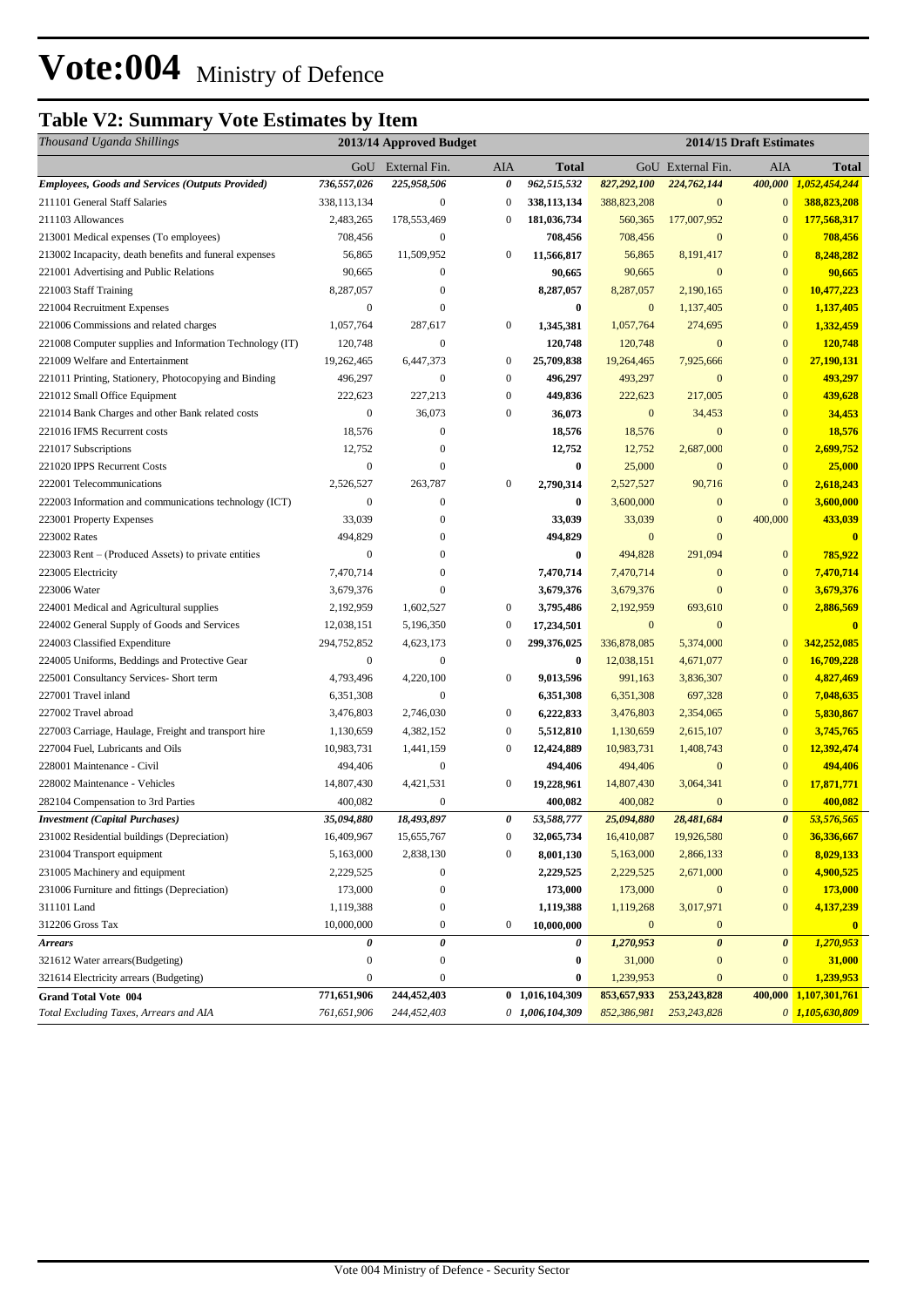## **Table V3: Detailed Estimates by Vote Function, Cost Centre, Output and Item**

### *Vote Function 1101 National Defence (UPDF)*

#### *Recurrent Budget Estimates*

#### **Programme 02 UPDF Land forces**

| Thousand Uganda Shillings<br>2013/14 Approved Budget                                                                                        | 2014/15 Draft Estimates |                |  |  |  |
|---------------------------------------------------------------------------------------------------------------------------------------------|-------------------------|----------------|--|--|--|
| <b>Outputs Provided</b><br>Wage<br>Non-Wage<br>AIA<br>Wage<br>Non Wage<br><b>Total</b>                                                      | AIA                     | <b>Total</b>   |  |  |  |
| Output:110102 Logistical support                                                                                                            |                         |                |  |  |  |
| $\mathbf{0}$<br>$\boldsymbol{0}$<br>221011 Printing, Stationery, Photocopying and<br>251.512<br>251.512<br>$\overline{0}$<br>251,512        | $\mathbf{0}$            | 251,512        |  |  |  |
| $\overline{0}$<br>$\mathbf{0}$<br>18,437<br>$\mathbf{0}$<br>18,437<br>18,437<br>221012 Small Office Equipment                               | $\overline{0}$          | 18,437         |  |  |  |
| $\mathbf{0}$<br>$\boldsymbol{0}$<br>2,500,000<br>$\mathbf{0}$<br>2,500,000<br>222001 Telecommunications<br>2,500,000                        | $\mathbf{0}$            | 2,500,000      |  |  |  |
| $\mathbf{0}$<br>7,470,714<br>$\mathbf{0}$<br>7,470,714<br>$\overline{0}$<br>7,470,714<br>223005 Electricity                                 | $\mathbf{0}$            | 7,470,714      |  |  |  |
| $\mathbf{0}$<br>3,679,376<br>223006 Water<br>3,679,376<br>$\boldsymbol{0}$<br>$\boldsymbol{0}$<br>3,679,376                                 | $\mathbf{0}$            | 3,679,376      |  |  |  |
| $\mathbf{0}$<br>12,038,151<br>$\mathbf{0}$<br>12,038,151<br>$\overline{0}$<br>$\overline{0}$<br>224002 General Supply of Goods and Services | $\overline{0}$          | $\mathbf{0}$   |  |  |  |
| $\overline{0}$<br>$\mathbf{0}$<br>$\mathbf{0}$<br>$\bf{0}$<br>$\mathbf{0}$<br>12,038,151<br>224005 Uniforms, Beddings and Protective Gea    | $\mathbf{0}$            | 12,038,151     |  |  |  |
| $\boldsymbol{0}$<br>104,608<br>$\boldsymbol{0}$<br>104,608<br>$\mathbf{0}$<br>104,608<br>225001 Consultancy Services- Short term            | $\mathbf{0}$            | 104,608        |  |  |  |
| $\boldsymbol{0}$<br>$\boldsymbol{0}$<br>4,087,397<br>$\mathbf{0}$<br>4,087,397<br>227001 Travel inland<br>4,087,397                         | $\overline{0}$          | 4,087,397      |  |  |  |
| $\boldsymbol{0}$<br>35,058<br>$\boldsymbol{0}$<br>35,058<br>$\mathbf{0}$<br>35,058<br>227002 Travel abroad                                  | $\mathbf{0}$            | 35,058         |  |  |  |
| $\boldsymbol{0}$<br>610,198<br>$\boldsymbol{0}$<br>610,198<br>$\mathbf{0}$<br>610,198<br>227003 Carriage, Haulage, Freight and transpor     | $\mathbf{0}$            | 610,198        |  |  |  |
| 227004 Fuel, Lubricants and Oils<br>$\boldsymbol{0}$<br>9,358,598<br>$\boldsymbol{0}$<br>9,358,598<br>$\mathbf{0}$<br>9,358,598             | $\mathbf{0}$            | 9,358,598      |  |  |  |
| $\boldsymbol{0}$<br>$\boldsymbol{0}$<br>494,406<br>$\mathbf{0}$<br>494,406<br>228001 Maintenance - Civil<br>494,406                         | $\mathbf{0}$            | 494,406        |  |  |  |
| $\overline{0}$<br>$\boldsymbol{0}$<br>6,323,599<br>$\boldsymbol{0}$<br>6,323,599<br>6,323,599<br>228002 Maintenance - Vehicles              | $\mathbf{0}$            | 6,323,599      |  |  |  |
| $\boldsymbol{\theta}$<br>0<br>46,972,054<br>0<br>46,972,054<br>46,972,054<br>Total Cost of Output 110102:                                   | $\boldsymbol{\theta}$   | 46,972,054     |  |  |  |
| Output:110103 Other areas (Bank Charges, subscription and Domestic arrears)                                                                 |                         |                |  |  |  |
| $\mathbf{0}$<br>873,856<br>$\mathbf{0}$<br>$\mathbf{0}$<br>873,856<br>221006 Commissions and related charges<br>873,856                     | $\mathbf{0}$            | 873,856        |  |  |  |
| $\mathbf{0}$<br>10,752<br>221017 Subscriptions<br>$\boldsymbol{0}$<br>10,752<br>$\boldsymbol{0}$<br>10,752                                  | $\mathbf{0}$            | 10,752         |  |  |  |
| 0<br>884,607<br>884,607<br>0<br>884,607<br>Total Cost of Output 110103:                                                                     | 0                       | 884,607        |  |  |  |
| Output:110104 Classified UPDF support/ Capability consolidation                                                                             |                         |                |  |  |  |
| $\boldsymbol{0}$<br>$\boldsymbol{0}$<br>$\mathbf{0}$<br>211103 Allowances<br>1,922,900<br>1,922,900<br>$\bf{0}$                             | $\mathbf{0}$            | $\mathbf{0}$   |  |  |  |
| $\boldsymbol{0}$<br>216,452,852<br>$\boldsymbol{0}$<br>216,452,852<br>$\mathbf{0}$<br>258,578,085<br>224003 Classified Expenditure          | $\boldsymbol{0}$        | 258,578,085    |  |  |  |
| $\mathbf{0}$<br>$\mathbf{0}$<br>$\overline{0}$<br>$\overline{0}$<br>202,333<br>202,333<br>225001 Consultancy Services- Short term           | $\mathbf{0}$            | $\overline{0}$ |  |  |  |
| 218,578,085<br>218,578,085<br>258,578,085<br>Total Cost of Output 110104:<br>0<br>0<br>$\boldsymbol{\theta}$                                | $\boldsymbol{\theta}$   | 258,578,085    |  |  |  |
| Output:110105 Force welfare                                                                                                                 |                         |                |  |  |  |
| $\mathbf{0}$<br>332,255,276<br>$\mathbf{0}$<br>$\boldsymbol{0}$<br>332,255,276<br>387,620,921<br>211101 General Staff Salaries              | $\mathbf{0}$            | 387,620,921    |  |  |  |
| $\boldsymbol{0}$<br>$\boldsymbol{0}$<br>667,456<br>$\mathbf{0}$<br>667,456<br>213001 Medical expenses (To employees)<br>667,456             | $\mathbf{0}$            | 667,456        |  |  |  |
| $\boldsymbol{0}$<br>18,537,641<br>$\boldsymbol{0}$<br>18,537,641<br>$\mathbf{0}$<br>18,537,641<br>221009 Welfare and Entertainment          | $\mathbf{0}$            | 18,537,641     |  |  |  |
| $\boldsymbol{0}$<br>2,143,760<br>$\mathbf{0}$<br>2,143,760<br>$\mathbf{0}$<br>2,143,760<br>224001 Medical and Agricultural supplies         | $\mathbf{0}$            | 2,143,760      |  |  |  |
| 332,255,276<br>353,604,134<br>387,620,921<br>Total Cost of Output 110105:<br>21,348,857<br>0<br>21,348,857                                  | $\boldsymbol{\theta}$   | 408,969,778    |  |  |  |
| Output:110106 Train to enhance combat readiness                                                                                             |                         |                |  |  |  |
| 221003 Staff Training<br>$\mathbf{0}$<br>$\boldsymbol{0}$<br>$\mathbf{0}$<br>6,860,283<br>6,860,283<br>6,860,283                            | $\mathbf{0}$            | 6,860,283      |  |  |  |
| Total Cost of Output 110106:<br>$\boldsymbol{\theta}$<br>0<br>6,860,283<br>6,860,283<br>6,860,283                                           | $\boldsymbol{\theta}$   | 6,860,283      |  |  |  |
| <b>Total Cost of Outputs Provided</b><br>294,643,887<br>626,899,163<br>387,620,921<br>334,643,887<br>332,255,276<br>$\bf{0}$                | $\bf{0}$                | 722,264,807    |  |  |  |
| <b>Total Programme 02</b><br>332,255,276<br>294,643,887<br>626,899,163<br>387,620,921<br>334,643,887<br>$\bf{0}$                            | $\bf{0}$                | 722,264,807    |  |  |  |
| 626,899,163<br>Total Excluding Arrears and AIA<br>332,255,276<br>294,643,887<br>0<br>387,620,921<br>334,643,887                             | $\boldsymbol{0}$        | 722,264,807    |  |  |  |

#### **Programme 03 UPDF Airforce**

| Thousand Uganda Shillings                       |                  | 2013/14 Approved Budget |              |              |                       | 2014/15 Draft Estimates |                       |              |  |
|-------------------------------------------------|------------------|-------------------------|--------------|--------------|-----------------------|-------------------------|-----------------------|--------------|--|
| <b>Outputs Provided</b>                         | Wage             | Non-Wage                | AIA          | <b>Total</b> | Wage                  | Non Wage                | <b>AIA</b>            | <b>Total</b> |  |
| Output:110102 Logistical support                |                  |                         |              |              |                       |                         |                       |              |  |
| 227001 Travel inland                            | $\overline{0}$   | 339,600                 | $\Omega$     | 339,600      | $\overline{0}$        | 339,600                 | $\overline{0}$        | 339,600      |  |
| 227002 Travel abroad                            | $\boldsymbol{0}$ | 307,567                 | $\mathbf{0}$ | 307,567      | $\overline{0}$        | 307,567                 | $\mathbf{0}$          | 307,567      |  |
| 227004 Fuel, Lubricants and Oils                | $\overline{0}$   | 932,382                 | $\mathbf{0}$ | 932,382      | $\mathbf{0}$          | 932,382                 | $\overline{0}$        | 932,382      |  |
| 228002 Maintenance - Vehicles                   | $\overline{0}$   | 7,729,418               | $\mathbf{0}$ | 7,729,418    | $\overline{0}$        | 7,729,418               | $\overline{0}$        | 7,729,418    |  |
| Total Cost of Output 110102:                    | 0                | 9,308,967               |              | 9,308,967    | $\boldsymbol{\theta}$ | 9,308,967               | $\boldsymbol{\theta}$ | 9,308,967    |  |
| Output:110105 Force welfare                     |                  |                         |              |              |                       |                         |                       |              |  |
| 211101 General Staff Salaries                   | 4,855,000        | $\mathbf{0}$            | $\mathbf{0}$ | 4,855,000    | $\mathbf{0}$          | $\mathbf{0}$            | $\overline{0}$        | $\mathbf{0}$ |  |
| 211103 Allowances                               | $\mathbf{0}$     | 151,800                 | $\mathbf{0}$ | 151,800      | $\overline{0}$        | 151,800                 | $\overline{0}$        | 151,800      |  |
| 213002 Incapacity, death benefits and funeral e | $\overline{0}$   | 56,865                  | $\mathbf{0}$ | 56,865       | $\overline{0}$        | 56,865                  | $\mathbf{0}$          | 56,865       |  |
| Welfare and Entertainment<br>221009             | $\mathbf{0}$     | 356,880                 | $\mathbf{0}$ | 356,880      | $\overline{0}$        | 356,880                 | $\mathbf{0}$          | 356,880      |  |
| 221011 Printing, Stationery, Photocopying and   | $\mathbf{0}$     | 59,599                  | $\mathbf{0}$ | 59,599       | $\overline{0}$        | 59,599                  | $\mathbf{0}$          | 59,599       |  |
| 224001 Medical and Agricultural supplies        | $\mathbf{0}$     | 49,199                  | $\mathbf{0}$ | 49,199       | $\mathbf{0}$          | 49,199                  | $\mathbf{0}$          | 49,199       |  |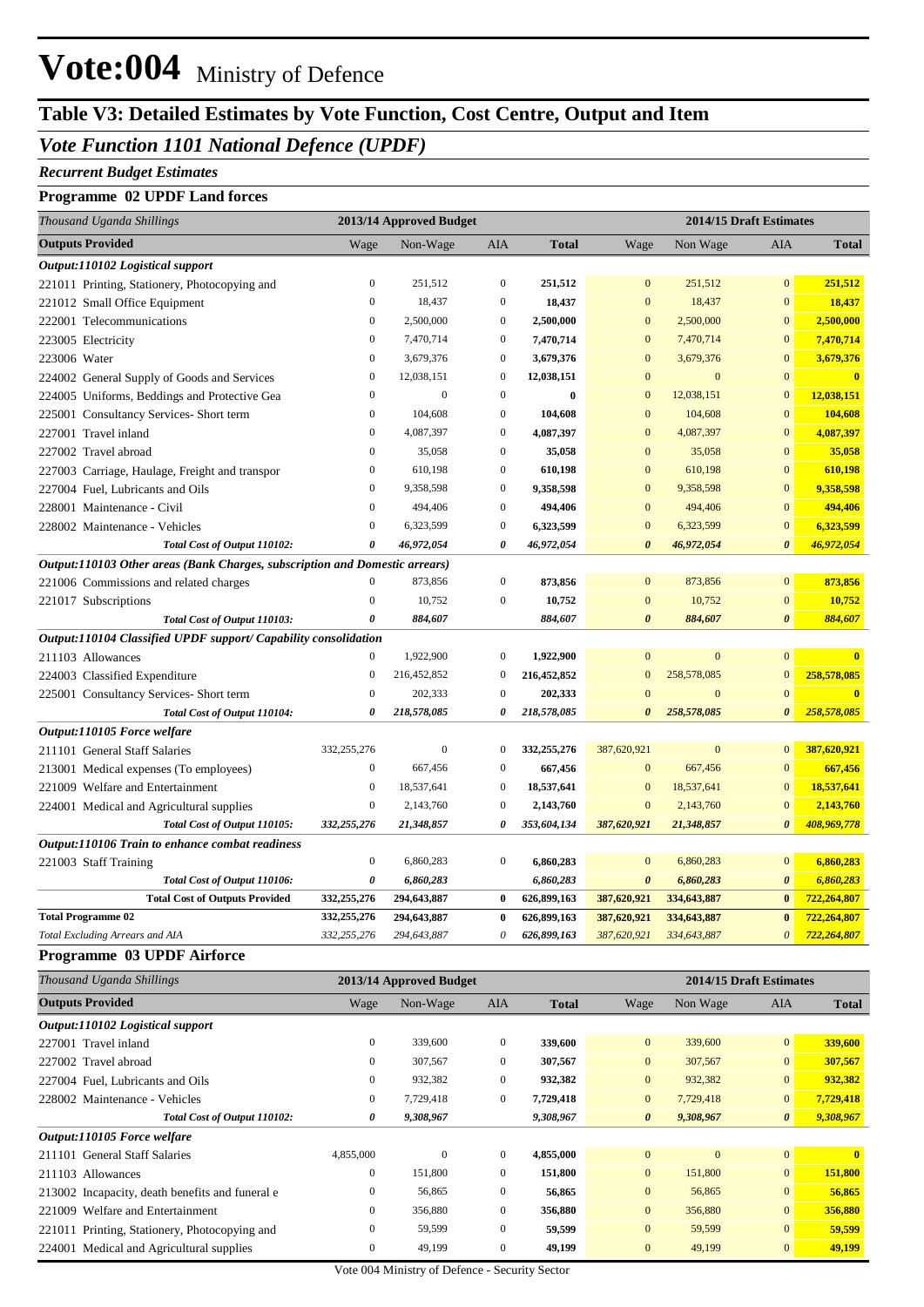## **Table V3: Detailed Estimates by Vote Function, Cost Centre, Output and Item**

### *Vote Function 1101 National Defence (UPDF)*

#### **Programme 03 UPDF Airforce**

| Thousand Uganda Shillings                       | 2013/14 Approved Budget |            |              |              | 2014/15 Draft Estimates |            |                |              |  |  |
|-------------------------------------------------|-------------------------|------------|--------------|--------------|-------------------------|------------|----------------|--------------|--|--|
| <b>Outputs Provided</b>                         | Wage                    | Non-Wage   | <b>AIA</b>   | <b>Total</b> | Wage                    | Non Wage   | <b>AIA</b>     | <b>Total</b> |  |  |
| Total Cost of Output 110105:                    | 4,855,000               | 674,343    | 0            | 5,529,343    | $\boldsymbol{\theta}$   | 674,343    | $\theta$       | 674,343      |  |  |
| Output:110106 Train to enhance combat readiness |                         |            |              |              |                         |            |                |              |  |  |
| 221003 Staff Training                           | 0                       | 1.229.518  | $\mathbf{0}$ | 1,229,518    | $\overline{0}$          | 1.229.518  | $\overline{0}$ | 1,229,518    |  |  |
| Total Cost of Output 110106:                    | 0                       | 1,229,518  |              | 1,229,518    | $\boldsymbol{\theta}$   | 1,229,518  | $\theta$       | 1,229,518    |  |  |
| <b>Total Cost of Outputs Provided</b>           | 4,855,000               | 11.212.828 | $\mathbf{0}$ | 16,067,828   | $\bf{0}$                | 11,212,828 | $\bf{0}$       | 11.212.828   |  |  |
| <b>Total Programme 03</b>                       | 4,855,000               | 11,212,828 | $\mathbf{0}$ | 16,067,828   | $\bf{0}$                | 11,212,828 | $\mathbf{0}$   | 11,212,828   |  |  |
| Total Excluding Arrears and AIA                 | 4,855,000               | 11.212.828 | $\theta$     | 16.067.828   | $\theta$                | 11.212.828 | $\theta$       | 11,212,828   |  |  |
| $\mathbf{r}$ is the state of $\mathbf{r}$ .     |                         |            |              |              |                         |            |                |              |  |  |

#### *Development Budget Estimates*

#### **Project 0023 Defence Equipment Project**

| Thousand Uganda Shillings                                               |             | 2013/14 Approved Budget |                  |              |                |                       | 2014/15 Draft Estimates |              |
|-------------------------------------------------------------------------|-------------|-------------------------|------------------|--------------|----------------|-----------------------|-------------------------|--------------|
| <b>Outputs Provided</b>                                                 |             | GoU External Fin.       | <b>AIA</b>       | <b>Total</b> |                | GoU External Fin.     | <b>AIA</b>              | <b>Total</b> |
| Output:110104 Classified UPDF support/ Capability consolidation         |             |                         |                  |              |                |                       |                         |              |
| 224003 Classified Expenditure                                           | 78,300,000  | $\mathbf{0}$            | $\boldsymbol{0}$ | 78,300,000   | 78,300,000     | $\overline{0}$        | $\Omega$                | 78,300,000   |
| Total Cost of Output 110104:                                            | 78,300,000  | 0                       | 0                | 78,300,000   | 78,300,000     | 0                     | $\boldsymbol{\theta}$   | 78,300,000   |
| <b>Total Cost of Outputs Provided</b>                                   | 78,300,000  | $\bf{0}$                | $\mathbf{0}$     | 78,300,000   | 78,300,000     | $\mathbf{0}$          | $\mathbf{0}$            | 78,300,000   |
| <b>Capital Purchases</b>                                                | GoU         | External Fin.           | <b>AIA</b>       | <b>Total</b> |                | GoU External Fin.     | <b>AIA</b>              | <b>Total</b> |
| <b>Output:110171 Acquisition of Land by Government</b>                  |             |                         |                  |              |                |                       |                         |              |
| 311101 Land                                                             | 1,119,388   | $\mathbf{0}$            | $\mathbf{0}$     | 1,119,388    | 1,119,268      | $\bf{0}$              | $\overline{0}$          | 1,119,268    |
| Total Cost of Output 110171:                                            | 1,119,388   | 0                       |                  | 1,119,388    | 1,119,268      | $\boldsymbol{\theta}$ | $\theta$                | 1,119,268    |
| Output:110172 Government Buildings and Administrative Infrastructure    |             |                         |                  |              |                |                       |                         |              |
| 231002 Residential buildings (Depreciation)                             | 16,409,967  | $\mathbf{0}$            | 0                | 16,409,967   | 16,410,087     | $\overline{0}$        | $\mathbf{0}$            | 16,410,087   |
| Total Cost of Output 110172:                                            | 16,409,967  | 0                       |                  | 16,409,967   | 16,410,087     | 0                     | $\boldsymbol{\theta}$   | 16,410,087   |
| Output:110175 Purchase of Motor Vehicles and Other Transport Equipment  |             |                         |                  |              |                |                       |                         |              |
| 231004 Transport equipment                                              | 5,163,000   | $\Omega$                | $\mathbf{0}$     | 5,163,000    | 5,163,000      | $\overline{0}$        | $\overline{0}$          | 5,163,000    |
| Total Cost of Output 110175:                                            | 5,163,000   | 0                       |                  | 5,163,000    | 5,163,000      | 0                     | $\boldsymbol{\theta}$   | 5,163,000    |
| Output:110177 Purchase of Specialised Machinery & Equipment             |             |                         |                  |              |                |                       |                         |              |
| 231005 Machinery and equipment                                          | 2,229,525   | $\mathbf{0}$            | 0                | 2,229,525    | 2,229,525      | $\overline{0}$        | $\overline{0}$          | 2,229,525    |
| 312206 Gross Tax                                                        | 10,000,000  | $\mathbf{0}$            | $\mathbf{0}$     | 10,000,000   | $\overline{0}$ | $\overline{0}$        | $\Omega$                | $\mathbf{0}$ |
| Total Cost of Output 110177:                                            | 12,229,525  | 0                       | 0                | 12,229,525   | 2,229,525      | $\boldsymbol{\theta}$ | $\boldsymbol{\theta}$   | 2,229,525    |
| Output:110178 Purchase of Office and Residential Furniture and Fittings |             |                         |                  |              |                |                       |                         |              |
| 231006 Furniture and fittings (Depreciation)                            | 173,000     | $\boldsymbol{0}$        | $\mathbf{0}$     | 173,000      | 173,000        | $\bf{0}$              | $\mathbf{0}$            | 173,000      |
| Total Cost of Output 110178:                                            | 173,000     | 0                       |                  | 173,000      | 173,000        | 0                     | $\boldsymbol{\theta}$   | 173,000      |
| <b>Total Cost of Capital Purchases</b>                                  | 35,094,880  | $\bf{0}$                | $\bf{0}$         | 35,094,880   | 25,094,880     | $\bf{0}$              | $\bf{0}$                | 25,094,880   |
| <b>Total Project 0023</b>                                               | 113,394,880 | $\bf{0}$                | 0                | 113,394,880  | 103,394,880    | $\bf{0}$              | $\bf{0}$                | 103,394,880  |
| Total Excluding Taxes, Arrears and AIA                                  | 103,394,880 | 0                       |                  | 103,394,880  | 103,394,880    | $\theta$              | $\boldsymbol{\theta}$   | 103,394,880  |

#### **Project 1178 UPDF Peace Keeping Mission in Somalia (AMISOM)**

| Thousand Uganda Shillings                      |                  | 2013/14 Approved Budget |              |              | 2014/15 Draft Estimates |               |                       |              |  |
|------------------------------------------------|------------------|-------------------------|--------------|--------------|-------------------------|---------------|-----------------------|--------------|--|
| <b>Outputs Provided</b>                        | GoU              | External Fin.           | <b>AIA</b>   | <b>Total</b> | GoU                     | External Fin. | <b>AIA</b>            | <b>Total</b> |  |
| Output:110102 Logistical support               |                  |                         |              |              |                         |               |                       |              |  |
| 211103 Allowances                              | $\overline{0}$   | 730,131                 | $\mathbf{0}$ | 730,131      | $\mathbf{0}$            | $\mathbf{0}$  | $\overline{0}$        | $\mathbf{0}$ |  |
| 221006 Commissions and related charges         | $\overline{0}$   | 287,617                 | $\mathbf{0}$ | 287,617      | $\mathbf{0}$            | 274,695       | $\overline{0}$        | 274,695      |  |
| 221009 Welfare and Entertainment               | $\boldsymbol{0}$ | 6,447,373               | $\mathbf{0}$ | 6,447,373    | $\mathbf{0}$            | 7,925,666     | $\overline{0}$        | 7,925,666    |  |
| 221012 Small Office Equipment                  | $\boldsymbol{0}$ | 227,213                 | $\mathbf{0}$ | 227,213      | $\overline{0}$          | 217,005       | $\overline{0}$        | 217,005      |  |
| 222001 Telecommunications                      | $\boldsymbol{0}$ | 263,787                 | $\mathbf{0}$ | 263,787      | $\overline{0}$          | 90,716        | $\overline{0}$        | 90,716       |  |
| 224002 General Supply of Goods and Services    | $\overline{0}$   | 5,196,350               | $\mathbf{0}$ | 5,196,350    | $\mathbf{0}$            | $\mathbf{0}$  | $\overline{0}$        | $\mathbf{0}$ |  |
| 224005 Uniforms, Beddings and Protective Gea   | $\overline{0}$   | $\Omega$                | $\mathbf{0}$ | $\mathbf{0}$ | $\mathbf{0}$            | 4,671,077     | $\overline{0}$        | 4,671,077    |  |
| 225001 Consultancy Services-Short term         | $\overline{0}$   | 4,220,100               | $\mathbf{0}$ | 4,220,100    | $\mathbf{0}$            | 3,836,307     | $\overline{0}$        | 3,836,307    |  |
| 227001 Travel inland                           | $\overline{0}$   | $\Omega$                | $\mathbf{0}$ | $\bf{0}$     | $\overline{0}$          | 697,328       | $\overline{0}$        | 697,328      |  |
| 227002 Travel abroad                           | $\overline{0}$   | 2,746,030               | $\mathbf{0}$ | 2,746,030    | $\mathbf{0}$            | 2,354,065     | $\overline{0}$        | 2,354,065    |  |
| 227003 Carriage, Haulage, Freight and transpor | $\overline{0}$   | 4,382,152               | $\mathbf{0}$ | 4,382,152    | $\overline{0}$          | 2,615,107     | $\overline{0}$        | 2,615,107    |  |
| 227004 Fuel, Lubricants and Oils               | $\overline{0}$   | 1,441,159               | $\mathbf{0}$ | 1,441,159    | $\overline{0}$          | 1,408,743     | $\overline{0}$        | 1,408,743    |  |
| 228002 Maintenance - Vehicles                  | $\overline{0}$   | 4,421,531               | $\mathbf{0}$ | 4,421,531    | $\mathbf{0}$            | 3,064,341     | $\overline{0}$        | 3,064,341    |  |
| Total Cost of Output 110102:                   | 0                | 30,363,442              | 0            | 30,363,442   | $\boldsymbol{\theta}$   | 27,155,047    | $\boldsymbol{\theta}$ | 27,155,047   |  |

Vote 004 Ministry of Defence - Security Sector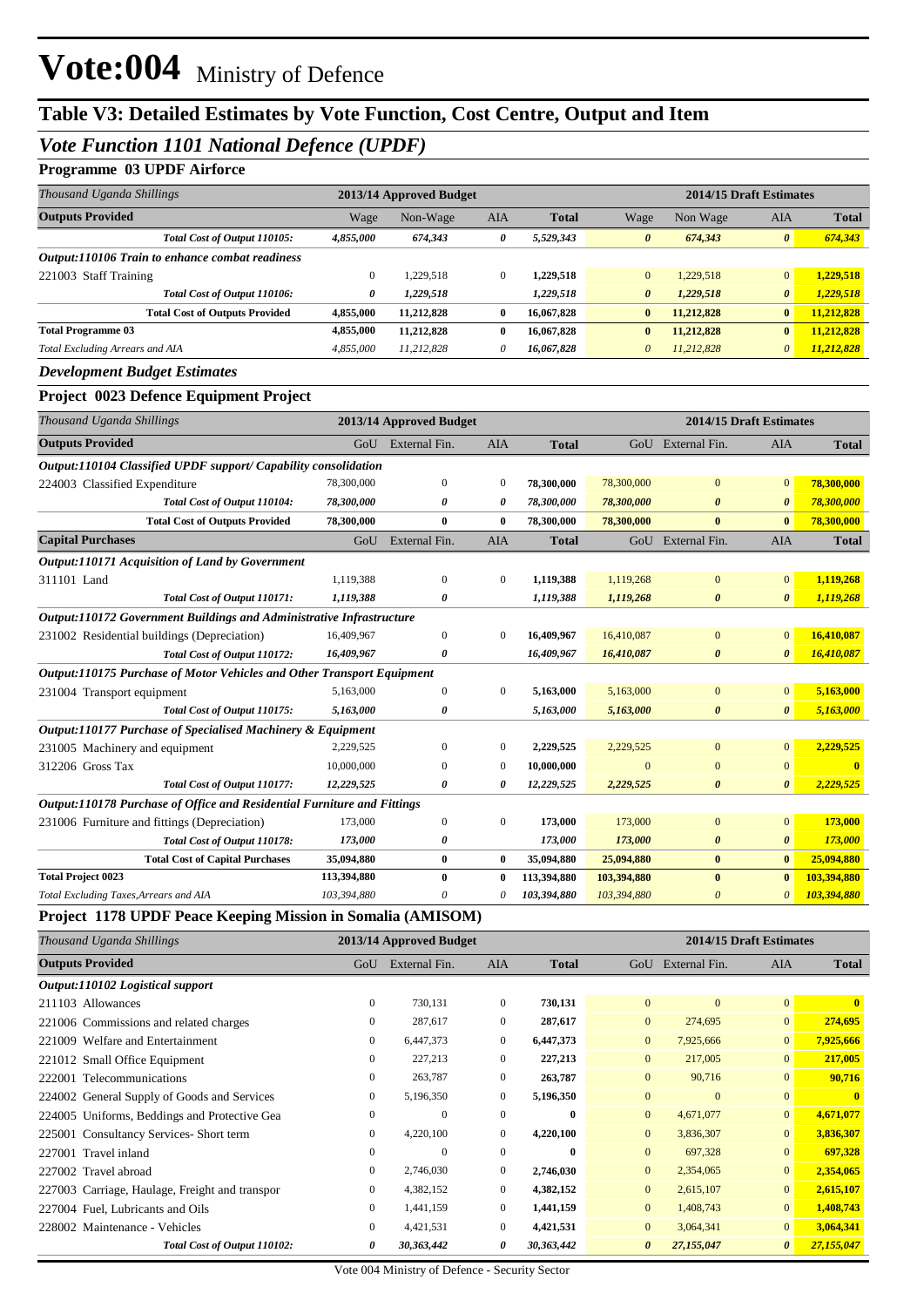## **Table V3: Detailed Estimates by Vote Function, Cost Centre, Output and Item**

### *Vote Function 1101 National Defence (UPDF)*

**Project 1178 UPDF Peace Keeping Mission in Somalia (AMISOM)**

| Thousand Uganda Shillings                                                     |                       | 2013/14 Approved Budget |                  |                 |                       | 2014/15 Draft Estimates |                       |                   |
|-------------------------------------------------------------------------------|-----------------------|-------------------------|------------------|-----------------|-----------------------|-------------------------|-----------------------|-------------------|
| <b>Outputs Provided</b>                                                       | GoU                   | External Fin.           | <b>AIA</b>       | <b>Total</b>    |                       | GoU External Fin.       | AIA                   | <b>Total</b>      |
| Output:110103 Other areas (Bank Charges, subscription and Domestic arrears)   |                       |                         |                  |                 |                       |                         |                       |                   |
| 221014 Bank Charges and other Bank related c                                  | $\mathbf{0}$          | 36,073                  | $\mathbf{0}$     | 36,073          | $\mathbf{0}$          | 34,453                  | $\overline{0}$        | 34,453            |
| 221017 Subscriptions                                                          | $\mathbf{0}$          | $\boldsymbol{0}$        | $\boldsymbol{0}$ | $\bf{0}$        | $\mathbf{0}$          | 2,687,000               | $\mathbf{0}$          | 2,687,000         |
| 223003 Rent – (Produced Assets) to private enti                               | $\mathbf{0}$          | $\Omega$                | $\boldsymbol{0}$ | $\bf{0}$        | $\mathbf{0}$          | 291,094                 | $\mathbf{0}$          | 291,094           |
| Total Cost of Output 110103:                                                  | 0                     | 36,073                  | 0                | 36,073          | $\boldsymbol{\theta}$ | 3,012,546               | $\boldsymbol{\theta}$ | 3,012,546         |
| Output:110104 Classified UPDF support/ Capability consolidation               |                       |                         |                  |                 |                       |                         |                       |                   |
| 224003 Classified Expenditure                                                 | $\boldsymbol{0}$      | 4,623,173               | $\boldsymbol{0}$ | 4,623,173       | $\mathbf{0}$          | 5,374,000               | $\mathbf{0}$          | 5,374,000         |
| Total Cost of Output 110104:                                                  | $\pmb{\theta}$        | 4,623,173               | $\theta$         | 4,623,173       | $\boldsymbol{\theta}$ | 5,374,000               | $\boldsymbol{\theta}$ | 5,374,000         |
| Output:110105 Force welfare                                                   |                       |                         |                  |                 |                       |                         |                       |                   |
| 211103 Allowances                                                             | $\boldsymbol{0}$      | 177,823,338             | $\boldsymbol{0}$ | 177,823,338     | $\mathbf{0}$          | 177,007,952             | $\boldsymbol{0}$      | 177,007,952       |
| 213002 Incapacity, death benefits and funeral e                               | $\boldsymbol{0}$      | 11,509,952              | $\boldsymbol{0}$ | 11,509,952      | $\mathbf{0}$          | 8,191,417               | $\mathbf{0}$          | 8,191,417         |
| 224001 Medical and Agricultural supplies                                      | $\mathbf{0}$          | 1,602,527               | $\mathbf{0}$     | 1,602,527       | $\mathbf{0}$          | 693,610                 | $\mathbf{0}$          | 693,610           |
| Total Cost of Output 110105:                                                  | 0                     | 190,935,817             | $\theta$         | 190,935,817     | $\boldsymbol{\theta}$ | 185,892,979             | $\boldsymbol{\theta}$ | 185,892,979       |
| Output:110106 Train to enhance combat readiness                               |                       |                         |                  |                 |                       |                         |                       |                   |
| 221003 Staff Training                                                         | $\mathbf{0}$          | $\overline{0}$          | $\mathbf{0}$     | $\bf{0}$        | $\mathbf{0}$          | 2,190,165               | $\overline{0}$        | 2,190,165         |
| 221004 Recruitment Expenses                                                   | $\mathbf{0}$          | $\overline{0}$          | $\mathbf{0}$     | $\bf{0}$        | $\mathbf{0}$          | 1,137,405               | $\overline{0}$        | 1,137,405         |
| Total Cost of Output 110106:                                                  | 0                     | 0                       |                  | 0               | $\boldsymbol{\theta}$ | 3,327,571               | $\boldsymbol{\theta}$ | 3,327,571         |
| <b>Total Cost of Outputs Provided</b>                                         | $\bf{0}$              | 225,958,506             | $\bf{0}$         | 225,958,506     | $\bf{0}$              | 224,762,144             | $\bf{0}$              | 224,762,144       |
| <b>Capital Purchases</b>                                                      | GoU                   | External Fin.           | <b>AIA</b>       | <b>Total</b>    |                       | GoU External Fin.       | <b>AIA</b>            | <b>Total</b>      |
| Output:110171 Acquisition of Land by Government                               |                       |                         |                  |                 |                       |                         |                       |                   |
| 311101 Land                                                                   | $\mathbf{0}$          | $\overline{0}$          | $\mathbf{0}$     | $\bf{0}$        | $\mathbf{0}$          | 3,017,971               | $\mathbf{0}$          | 3,017,971         |
| Total Cost of Output 110171:                                                  | $\boldsymbol{\theta}$ | 0                       |                  | 0               | $\boldsymbol{\theta}$ | 3,017,971               | $\boldsymbol{\theta}$ | 3,017,971         |
| Output:110172 Government Buildings and Administrative Infrastructure          |                       |                         |                  |                 |                       |                         |                       |                   |
| 231002 Residential buildings (Depreciation)                                   | $\boldsymbol{0}$      | 15,655,767              | $\boldsymbol{0}$ | 15,655,767      | $\mathbf{0}$          | 19,926,580              | $\mathbf{0}$          | 19,926,580        |
| Total Cost of Output 110172:                                                  | 0                     | 15,655,767              | 0                | 15,655,767      | $\boldsymbol{\theta}$ | 19,926,580              | $\boldsymbol{\theta}$ | 19,926,580        |
| <b>Output:110175 Purchase of Motor Vehicles and Other Transport Equipment</b> |                       |                         |                  |                 |                       |                         |                       |                   |
| 231004 Transport equipment                                                    | $\boldsymbol{0}$      | 2,838,130               | $\boldsymbol{0}$ | 2,838,130       | $\mathbf{0}$          | 2,866,133               | $\mathbf{0}$          | 2,866,133         |
| Total Cost of Output 110175:                                                  | 0                     | 2,838,130               | $\theta$         | 2,838,130       | $\boldsymbol{\theta}$ | 2,866,133               | $\boldsymbol{\theta}$ | 2,866,133         |
| Output:110177 Purchase of Specialised Machinery & Equipment                   |                       |                         |                  |                 |                       |                         |                       |                   |
| 231005 Machinery and equipment                                                | $\boldsymbol{0}$      | $\boldsymbol{0}$        | $\boldsymbol{0}$ | $\bf{0}$        | $\mathbf{0}$          | 2,671,000               | $\mathbf{0}$          | 2,671,000         |
| Total Cost of Output 110177:                                                  | $\pmb{\theta}$        | 0                       |                  | 0               | $\boldsymbol{\theta}$ | 2,671,000               | $\boldsymbol{\theta}$ | 2,671,000         |
| <b>Total Cost of Capital Purchases</b>                                        | $\bf{0}$              | 18,493,897              | $\bf{0}$         | 18,493,897      | $\bf{0}$              | 28,481,684              | $\bf{0}$              | 28,481,684        |
| <b>Total Project 1178</b>                                                     | $\bf{0}$              | 244,452,403             | $\bf{0}$         | 244,452,403     | $\bf{0}$              | 253, 243, 828           | $\bf{0}$              | 253,243,828       |
| Total Excluding Taxes, Arrears and AIA                                        | $\theta$              | 244,452,403             | $\theta$         | 244,452,403     | $\boldsymbol{\theta}$ | 253,243,828             | $\boldsymbol{\theta}$ | 253,243,828       |
| Thousand Uganda Shillings                                                     |                       | 2013/14 Approved Budget |                  |                 |                       | 2014/15 Draft Estimates |                       |                   |
|                                                                               |                       | GoU External Fin.       | AIA              | <b>Total</b>    |                       | GoU External Fin.       | AIA                   | <b>Total</b>      |
| <b>Total Vote Function 01</b>                                                 | 756,361,871           | 244,452,403             |                  | 0 1,000,814,274 | 836, 872, 515         | 253, 243, 82            |                       | $0$ 1,090,116,343 |
| Total Excluding Taxes, Arrears and AIA                                        | 746,361,871           | 244,452,403             | 0                | 990,814,274     | 836,872,515           | 253,243,82              |                       | 0 1,090,116,343   |

### *Vote Function 1149 Policy, Planning and Support Services*

*Recurrent Budget Estimates*

#### **Programme 01 Headquarters**

| Thousand Uganda Shillings                                                   | 2013/14 Approved Budget |          |              |              |                | 2014/15 Draft Estimates |                       |              |
|-----------------------------------------------------------------------------|-------------------------|----------|--------------|--------------|----------------|-------------------------|-----------------------|--------------|
| <b>Outputs Provided</b>                                                     | Wage                    | Non-Wage | <b>AIA</b>   | <b>Total</b> | Wage           | Non Wage                | <b>AIA</b>            | <b>Total</b> |
| Output:114901 Policy, consultation, planning and monitoring services        |                         |          |              |              |                |                         |                       |              |
| 225001 Consultancy Services-Short term                                      | $\theta$                | 539,990  | $\Omega$     | 539,990      | $\overline{0}$ | 539,990                 | $\overline{0}$        | 539,990      |
| Total Cost of Output 114901:                                                | 0                       | 539,990  |              | 539,990      | $\theta$       | 539,990                 | $\boldsymbol{\theta}$ | 539,990      |
| <b>Output:114902 Ministry Support Services (Finance and Administration)</b> |                         |          |              |              |                |                         |                       |              |
| 211101 General Staff Salaries                                               | 1,002,857               | $\theta$ | $\mathbf{0}$ | 1,002,857    | 1,202,288      | $\mathbf{0}$            | $\overline{0}$        | 1,202,288    |
| 211103 Allowances                                                           | $\overline{0}$          | 392,941  | $\Omega$     | 392.941      | $\overline{0}$ | 392,941                 | $\overline{0}$        | 392,941      |
| 213001 Medical expenses (To employees)                                      | 0                       | 41,000   | $\mathbf{0}$ | 41,000       | $\overline{0}$ | 41,000                  | $\overline{0}$        | 41,000       |
| 221001 Advertising and Public Relations                                     | $\mathbf{0}$            | 90,665   | $\mathbf{0}$ | 90,665       | $\overline{0}$ | 90,665                  | $\overline{0}$        | 90,665       |
| 221003 Staff Training                                                       | $\mathbf{0}$            | 191,257  | $\Omega$     | 191,257      | $\overline{0}$ | 191,257                 | $\overline{0}$        | 191,257      |
| 221006 Commissions and related charges                                      | 0                       | 175,909  | $\Omega$     | 175,909      | $\Omega$       | 175,909                 | $\overline{0}$        | 175,909      |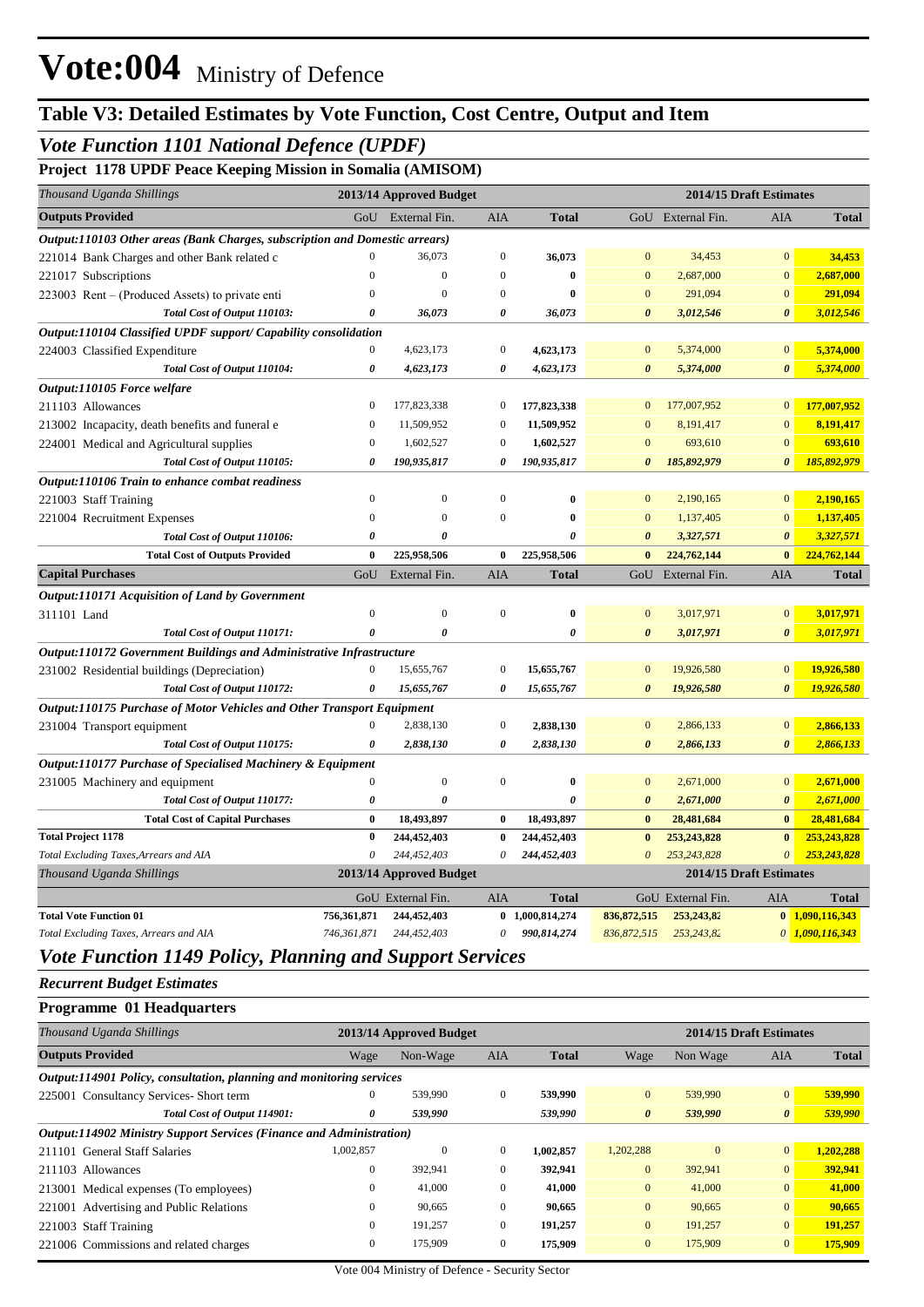## **Table V3: Detailed Estimates by Vote Function, Cost Centre, Output and Item**

#### *Vote Function 1149 Policy, Planning and Support Services*

#### **Programme 01 Headquarters**

| Thousand Uganda Shillings                       |                  | 2013/14 Approved Budget |                  |              |                       |                | 2014/15 Draft Estimates |              |
|-------------------------------------------------|------------------|-------------------------|------------------|--------------|-----------------------|----------------|-------------------------|--------------|
| <b>Outputs Provided</b>                         | Wage             | Non-Wage                | <b>AIA</b>       | <b>Total</b> | Wage                  | Non Wage       | <b>AIA</b>              | <b>Total</b> |
| 221008 Computer supplies and Information Tec    | $\overline{0}$   | 120,748                 | $\mathbf{0}$     | 120,748      | $\mathbf{0}$          | 120,748        | $\overline{0}$          | 120,748      |
| 221009 Welfare and Entertainment                | $\boldsymbol{0}$ | 360,744                 | $\boldsymbol{0}$ | 360,744      | $\mathbf{0}$          | 362,744        | $\mathbf{0}$            | 362,744      |
| 221011 Printing, Stationery, Photocopying and   | $\mathbf{0}$     | 167,185                 | $\mathbf{0}$     | 167,185      | $\overline{0}$        | 164,185        | $\overline{0}$          | 164,185      |
| 221012 Small Office Equipment                   | $\mathbf{0}$     | 204,186                 | $\mathbf{0}$     | 204,186      | $\mathbf{0}$          | 204,186        | $\overline{0}$          | 204,186      |
| 221016 IFMS Recurrent costs                     | $\mathbf{0}$     | 18,576                  | $\mathbf{0}$     | 18,576       | $\mathbf{0}$          | 18,576         | $\mathbf{0}$            | 18,576       |
| 221020 IPPS Recurrent Costs                     | $\mathbf{0}$     | $\theta$                | $\Omega$         | 0            | $\Omega$              | 25,000         | $\overline{0}$          | 25,000       |
| 222001 Telecommunications                       | $\boldsymbol{0}$ | 25,519                  | $\mathbf{0}$     | 25,519       | $\boldsymbol{0}$      | 26,519         | $\overline{0}$          | 26,519       |
| 222003 Information and communications techn     | $\mathbf{0}$     | $\theta$                | $\mathbf{0}$     | $\bf{0}$     | $\overline{0}$        | 3,600,000      | $\overline{0}$          | 3,600,000    |
| 223001 Property Expenses                        | $\boldsymbol{0}$ | 33,039                  | $\mathbf{0}$     | 33,039       | $\mathbf{0}$          | 33,039         | 400,000                 | 433,039      |
| 223002 Rates                                    | $\mathbf{0}$     | 494,829                 | $\mathbf{0}$     | 494,829      | $\mathbf{0}$          | $\overline{0}$ | $\overline{0}$          |              |
| 223003 Rent – (Produced Assets) to private enti | $\mathbf{0}$     | $\Omega$                | $\mathbf{0}$     | 0            | $\mathbf{0}$          | 494,828        | $\overline{0}$          | 494,828      |
| 225001 Consultancy Services- Short term         | 0                | 3,946,565               | $\mathbf{0}$     | 3,946,565    | $\mathbf{0}$          | 346,565        | $\overline{0}$          | 346,565      |
| 227001 Travel inland                            | $\mathbf{0}$     | 1,861,071               | $\mathbf{0}$     | 1,861,071    | $\mathbf{0}$          | 1,861,071      | $\mathbf{0}$            | 1,861,071    |
| 227002 Travel abroad                            | $\mathbf{0}$     | 3,134,178               | $\mathbf{0}$     | 3,134,178    | $\overline{0}$        | 3,134,178      | $\overline{0}$          | 3,134,178    |
| 227003 Carriage, Haulage, Freight and transpor  | $\boldsymbol{0}$ | 520,461                 | $\mathbf{0}$     | 520,461      | $\mathbf{0}$          | 520,461        | $\overline{0}$          | 520,461      |
| 227004 Fuel, Lubricants and Oils                | 0                | 672,051                 | $\mathbf{0}$     | 672,051      | $\mathbf{0}$          | 672,051        | $\overline{0}$          | 672,051      |
| 228002 Maintenance - Vehicles                   | $\Omega$         | 739,413                 | $\mathbf{0}$     | 739,413      | $\overline{0}$        | 739,413        | $\Omega$                | 739,413      |
| 282104 Compensation to 3rd Parties              | $\mathbf{0}$     | 400,082                 | $\mathbf{0}$     | 400,082      | $\mathbf{0}$          | 400,082        | $\overline{0}$          | 400,082      |
| Total Cost of Output 114902:                    | 1,002,857        | 13,590,416              | 0                | 14,593,274   | 1,202,288             | 13,615,416     | 400,000                 | 15,217,704   |
| <b>Total Cost of Outputs Provided</b>           | 1,002,857        | 14,130,406              | $\bf{0}$         | 15,133,263   | 1,202,288             | 14,155,406     | 400,000                 | 15,757,694   |
| <b>Arrears</b>                                  | Wage             | Non-Wage                | <b>AIA</b>       | <b>Total</b> | Wage                  | Non Wage       | <b>AIA</b>              | <b>Total</b> |
| Output:114999 Arrears                           |                  |                         |                  |              |                       |                |                         |              |
| 321612 Water arrears(Budgeting)                 | $\mathbf{0}$     | $\mathbf{0}$            | $\mathbf{0}$     | 0            | $\overline{0}$        | 31,000         | $\overline{0}$          | 31,000       |
| 321614 Electricity arrears (Budgeting)          | $\Omega$         | $\Omega$                | $\overline{0}$   | $\bf{0}$     | $\mathbf{0}$          | 1,239,953      | $\overline{0}$          | 1,239,953    |
| Total Cost of Output 114999:                    | 0                | O                       |                  | 0            | $\boldsymbol{\theta}$ | 1,270,953      | $\boldsymbol{\theta}$   | 1,270,953    |
| <b>Total Cost of Arrears</b>                    | $\bf{0}$         | $\bf{0}$                |                  | $\bf{0}$     | $\bf{0}$              | 1,270,953      | $\bf{0}$                | 1,270,953    |
| <b>Total Programme 01</b>                       | 1,002,857        | 14,130,406              | $\bf{0}$         | 15,133,263   | 1,202,288             | 15,426,359     | 400,000                 | 17,028,646   |
| Total Excluding Arrears and AIA                 | 1,002,857        | 14,130,406              | 0                | 15,133,263   | 1,202,288             | 14,155,406     | $\boldsymbol{\theta}$   | 15,357,694   |

#### **Programme 04 Internal Audit Department**

| Thousand Uganda Shillings                                                   |            | 2013/14 Approved Budget |              |              | 2014/15 Draft Estimates |                   |                         |              |
|-----------------------------------------------------------------------------|------------|-------------------------|--------------|--------------|-------------------------|-------------------|-------------------------|--------------|
| <b>Outputs Provided</b>                                                     | Wage       | Non-Wage                | <b>AIA</b>   | <b>Total</b> | Wage                    | Non Wage          | <b>AIA</b>              | <b>Total</b> |
| <b>Output:114902 Ministry Support Services (Finance and Administration)</b> |            |                         |              |              |                         |                   |                         |              |
| 211103 Allowances                                                           | 0          | 15,624                  | $\mathbf{0}$ | 15,624       | $\mathbf{0}$            | 15,624            | $\mathbf{0}$            | 15,624       |
| 221003 Staff Training                                                       | 0          | 6,000                   | $\Omega$     | 6.000        | $\Omega$                | 6,000             | $\mathbf{0}$            | 6,000        |
| 221006 Commissions and related charges                                      | 0          | 8,000                   | $\mathbf{0}$ | 8,000        | $\mathbf{0}$            | 8,000             | $\mathbf{0}$            | 8,000        |
| 221009 Welfare and Entertainment                                            | 0          | 7,200                   | $\Omega$     | 7,200        | $\mathbf{0}$            | 7,200             | $\mathbf{0}$            | 7,200        |
| 221011 Printing, Stationery, Photocopying and                               | 0          | 18,000                  | $\Omega$     | 18,000       | $\mathbf{0}$            | 18,000            | $\overline{0}$          | 18,000       |
| Subscriptions<br>221017                                                     | 0          | 2,000                   | $\mathbf{0}$ | 2,000        | $\mathbf{0}$            | 2,000             | $\mathbf{0}$            | 2,000        |
| Telecommunications<br>222001                                                | 0          | 1,008                   | $\mathbf{0}$ | 1,008        | $\mathbf{0}$            | 1,008             | $\mathbf{0}$            | 1,008        |
| Travel inland<br>227001                                                     | 0          | 63,240                  | $\Omega$     | 63,240       | $\mathbf{0}$            | 63,240            | $\mathbf{0}$            | 63,240       |
| 227004 Fuel, Lubricants and Oils                                            | 0          | 20,700                  | $\Omega$     | 20,700       | $\Omega$                | 20,700            | $\Omega$                | 20,700       |
| 228002 Maintenance - Vehicles                                               | 0          | 15,000                  | $\mathbf{0}$ | 15,000       | $\mathbf{0}$            | 15,000            | $\mathbf{0}$            | 15,000       |
| Total Cost of Output 114902:                                                | 0          | 156,772                 |              | 156,772      | $\boldsymbol{\theta}$   | 156,772           | $\boldsymbol{\theta}$   | 156,772      |
| <b>Total Cost of Outputs Provided</b>                                       | $\bf{0}$   | 156,772                 |              | 156,772      | $\bf{0}$                | 156,772           | $\bf{0}$                | 156,772      |
| <b>Total Programme 04</b>                                                   | $\bf{0}$   | 156,772                 |              | 156,772      | $\mathbf{0}$            | 156,772           | $\mathbf{0}$            | 156,772      |
| Total Excluding Arrears and AIA                                             | 0          | 156,772                 | 0            | 156,772      | $\theta$                | 156,772           | 0                       | 156,772      |
| Thousand Uganda Shillings                                                   |            | 2013/14 Approved Budget |              |              |                         |                   | 2014/15 Draft Estimates |              |
|                                                                             |            | GoU External Fin.       | <b>AIA</b>   | <b>Total</b> |                         | GoU External Fin. | <b>AIA</b>              | <b>Total</b> |
| <b>Total Vote Function 49</b>                                               | 15,290,035 | $\bf{0}$                | $\bf{0}$     | 15,290,035   | 16,785,418              |                   | 400,000                 | 17,185,418   |
| Total Excluding Taxes, Arrears and AIA                                      | 15,290,035 | 0                       | 0            | 15,290,035   | 15,514,465              |                   | $\theta$                | 15,514,465   |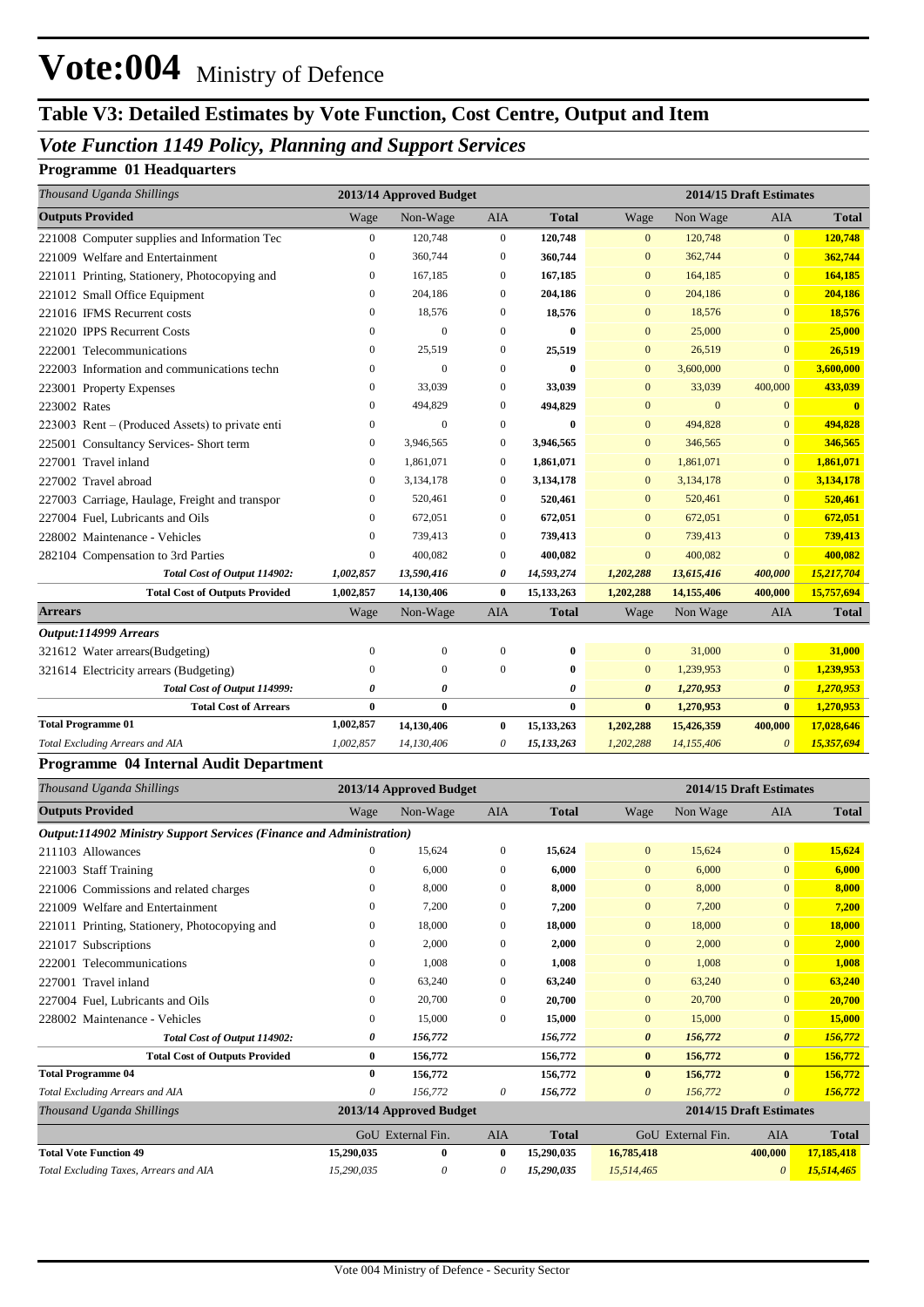| <b>Grand Total Vote 004</b>            | 771.651.906 | 244,452,403 | 1.016.104.309 | 853,657,933 | 253.243.82 | 400.000 1.107.301.761 |  |
|----------------------------------------|-------------|-------------|---------------|-------------|------------|-----------------------|--|
| Total Excluding Taxes, Arrears and AIA | 761.651.906 | 244,452,403 | 1.006.104.309 | 852,386,981 | 253.243.82 | $0$ 1,105,630,809     |  |
|                                        |             |             |               |             |            |                       |  |

*\*\*\*where AIA is Appropriation in Aid*